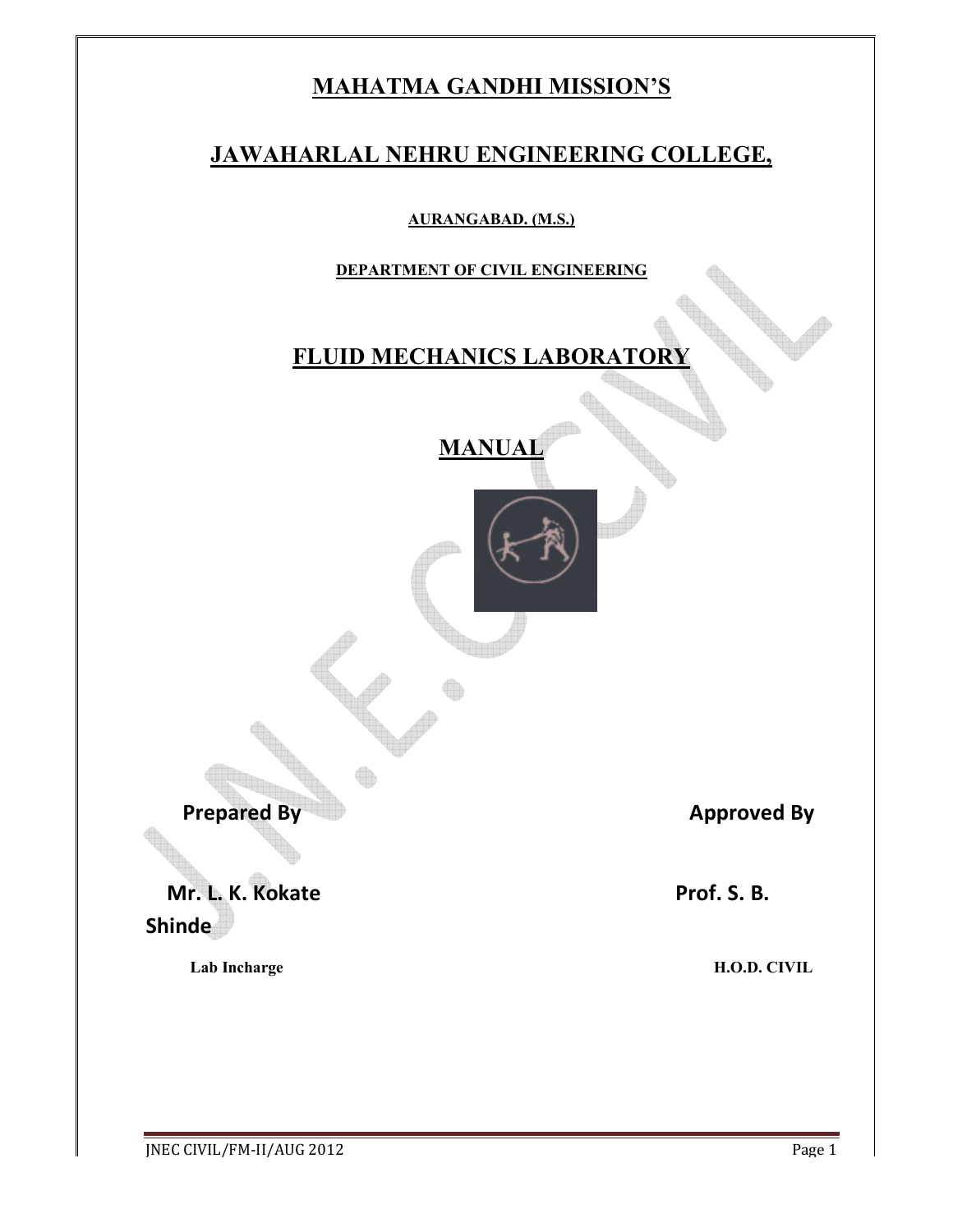# **'FLUID MECHANICS -II'** EXPERIMENTS

# **SUBJECT: - Fluid Mechanics-II**

# **CLASS: - Second Year Civil Engineering**

# **LIST OF EXPERIMENTS**

| Sr.                    | <b>Name of Experiment</b>                                                             | Page No. |                |
|------------------------|---------------------------------------------------------------------------------------|----------|----------------|
| No.                    |                                                                                       | From     | T <sub>0</sub> |
| I                      | Determination of Chezy's and Manning's constants                                      |          |                |
| $\mathbf{I}$           | Determination of co-efficient of discharge for venturi-<br>flume /standing wave flume |          |                |
| Ш                      | Determination of pipe friction factor.                                                |          |                |
| IV                     | Determination of minor losses.                                                        |          |                |
| V                      | Study of hydraulic jump.                                                              |          |                |
| VI                     | Impact of Jet.                                                                        |          |                |
| VII                    | Trial on turbine.                                                                     |          |                |
| VIII                   | Trial on centrifugal pump.                                                            |          |                |
| $\overline{\text{IX}}$ | Trial on reciprocating pump.                                                          |          |                |

Time Allotted for each Practical Session = 02 Hrs.

**JNEC CIVIL/FM-II/AUG 2012** Page 2

**Architecture**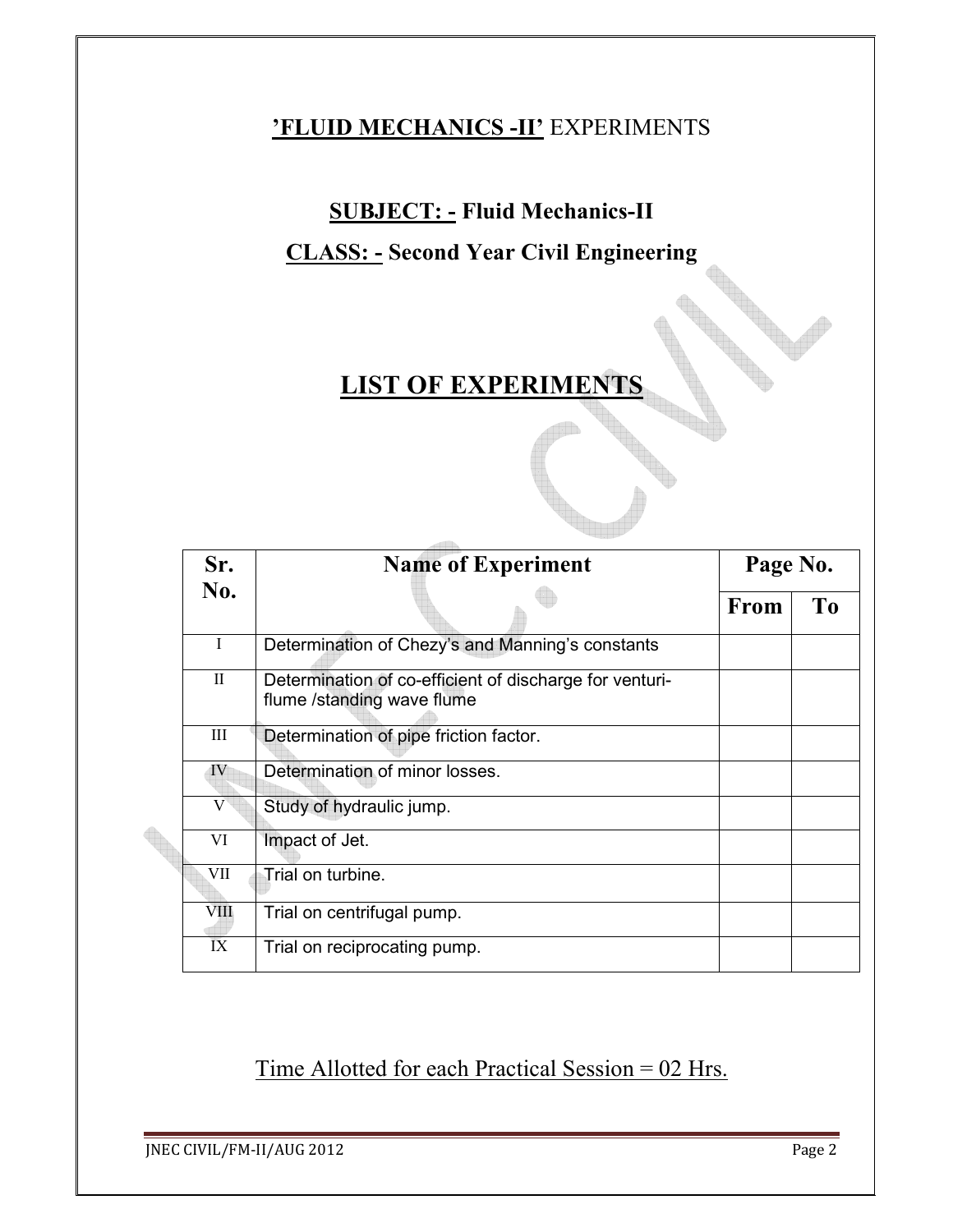#### **CHEZYS AND MANNINGS CONSTANT**

AIM: To conduct an experiment to find discharge through open channel with various slopes and to find chezy's and manning's constant.

#### EXPERIMENTAL SETUP:

For conducting this experiment long hollow rectangular channel is used with bed slope adjustments, point gauge is kept on upstream side of channel to measure the depth of water. Inlet pipe is provided with flow regulating arrangement. Outlet of channel is directly taken to the measuring tank which is provided with piezometer tube arrangement outlet is provided with measuring tank.

#### THEORY:

In open channel water flows under atmospheric pressure, when water flows in an open channel, resistance is offered to it, which causes loss of energy. A uniform flow will be developed if the resistance is balanced by the gravity forces. The magnitude of the resistance when other physical factors of the channel are kept unchanged depends on the velocity of the flow. The following formulae are used to measure the velocity are :

Chezy's formula is  $V=C \sqrt{(RS_0)}$ 

Where C= chezy's constant

 $R = Hyd$ raulic mean radius

 $S<sub>o</sub>$  = Channel Bottom Slope

Manning's formula is  $V = (1/N)^*R^{2/3}S_0^{1/2}$ 

Where N is manning's roughness coefficient

R is hydraulic mean radius

 $S<sub>o</sub>$  is channel bottom slope

The relation between chezy and manning's formula is

 $C = (1/N)R^{1/6}$ 

# PROCEDURE:

1. Remove all the obstructions in the channel

2. Prepare the unit for open channel experiment by lifting both the gates so that there is no obstruction to the flow of water.

3. By screwing up the wheel of the tilting arrangement the required slope for the channel can be attained. Note the readings in the vertical scale as shown.

4. Allow the water in the channel, so that the water flows along the open channel at the steady condition.

5. With the help of the point gauge, find the head of water in the channel. Let it be  $y =$ \_\_\_\_\_\_\_\_\_\_\_\_\_\_\_ m

6. Take manometer reading L.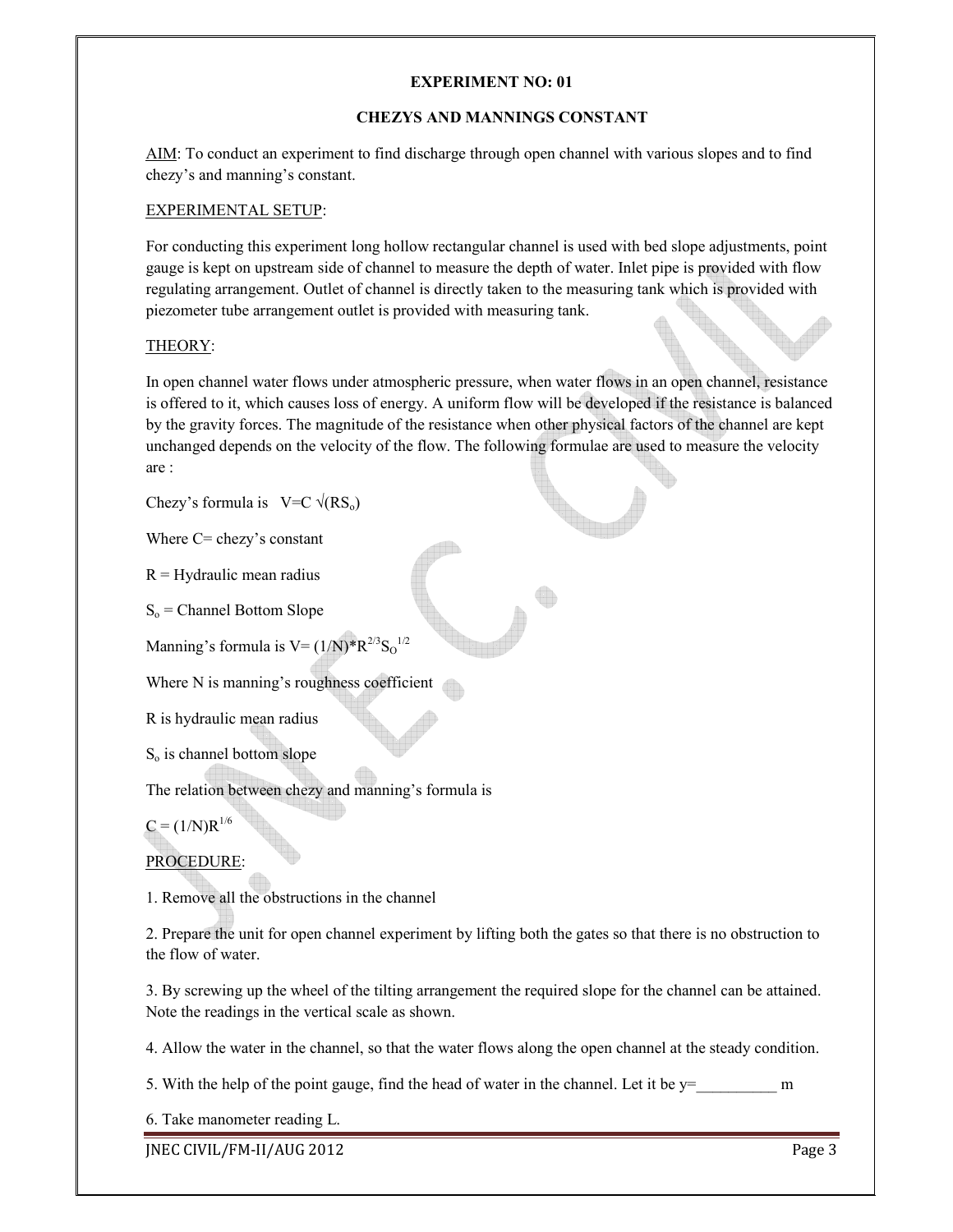7. Calculate the discharge by using formula,

 $Q_{\text{act}} = Cd.a \sqrt{(2gh)}$ .

8. Repeat Steps 1 to 6 for different readings . i.e. head of water and for different channel slope.

#### OBSERVATIONS:

- 1. Width of channel " B "= 30 cm
- 2. Diameter of orifice= 4.8 cm
- 3. Length of channel= 6 m

# OBSERVATION TABLE:

|                           | 3. Length of channel= 6 m |      |     |                           |               |   |      |           |           |   |     |   |
|---------------------------|---------------------------|------|-----|---------------------------|---------------|---|------|-----------|-----------|---|-----|---|
| <b>OBSERVATION TABLE:</b> |                           |      |     |                           |               |   |      |           |           |   |     |   |
| S.NO                      | <b>BED</b>                | C.B. | W.S | DIFF.                     | Manometer     | h | Qact | Hydraulic | $V = Q/a$ | C | 1/N | N |
|                           | SLOPE(So)                 |      |     | $\mathcal{C}(\mathbf{V})$ | Reading       |   |      | Depth     |           |   |     |   |
|                           |                           |      |     | $\text{cm)}$              | $\mathcal{L}$ |   |      | "R"       |           |   |     |   |
|                           | 5/6000                    |      |     |                           |               |   |      |           |           |   |     |   |
| 2                         | 10/6000                   |      |     |                           |               |   |      |           |           |   |     |   |
| $\overline{3}$            | 15/6000                   |      |     |                           |               |   |      |           |           |   |     |   |
| $\overline{4}$            | 20/6000                   |      |     |                           |               |   |      |           |           |   |     |   |
| 5                         | 25/6000                   |      |     |                           |               |   |      |           |           |   |     |   |
| 6                         | 30/6000                   |      |     |                           |               |   |      |           |           |   |     |   |

#### SAMPLE CALCULATIONS:

- 1.  $Y = C.B W.S.$
- 2.  $h = L*(13.6-1)$
- 3. Q<sub>act</sub> = Cd.a  $\sqrt{2gh}$ 
	- Where Cd= 0.611

O

- 4. R= Area / Wetted Perimeter  $= B^*Y/B + 2Y$
- 5. Velocity =  $Qact/Area$
- 6. V=C  $\sqrt{(RS_0)}$
- 7.  $V = (1/N)^* R^{2/3} S_0^{1/2}$

# RESULTS:

- 1. Average value of chezy's constant =C=\_\_\_\_\_\_\_
- 2. Average value of manning's constant  $=N=$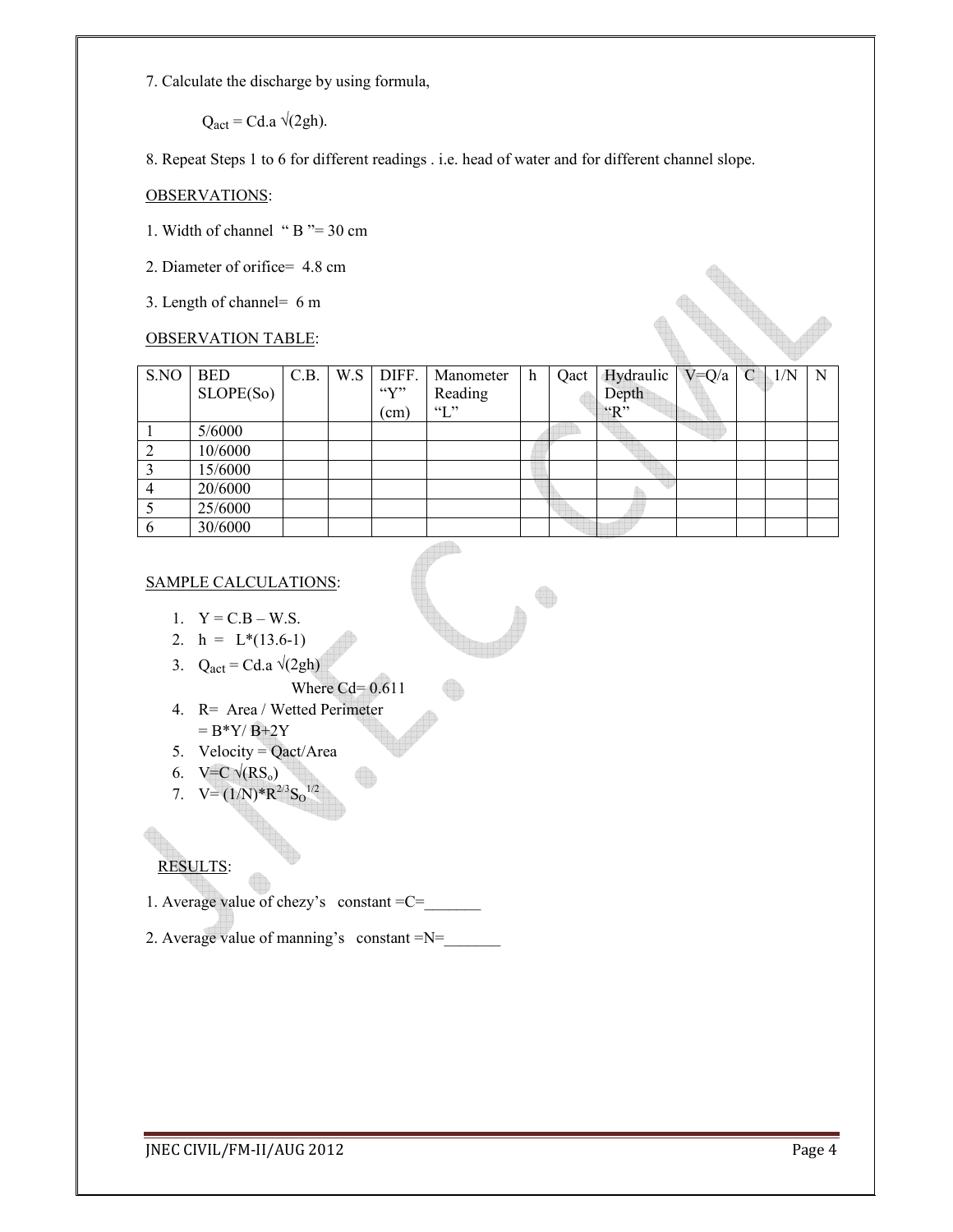#### **VENTURI-FLUME**

**AIM:** To find Coefficient of discharge of venture flume

 **APPARATUS**: A flume fitted with venture flume, point gauge, orifice meter, etc.

#### DESCRIPTION:

 A venturiflume is a critical-flow open flume with a constricted flow which causes a drop in the hydraulic grade line, creating a critical depth.

It is used in flow measurement of very large flow rates, usually given in millions of cubic units. A venturimeter would normally measure in millimeters, whereas a venturiflume measures in meters.

Measurement of discharge with venturiflumes requires two measurements, one upstream and one at the throat (narrowest cross-section), if the flow passes in a subcritical state through the flume. If the flumes are designed so as to pass the flow from sub critical to supercritical state while passing through the flume, a single measurement at the throat (which in this case becomes a critical section) is sufficient for computation of discharge. To ensure the occurrence of critical depth at the throat, the flumes are usually designed in such way as to form a hydraulic jump on the downstream side of the structure. These flumes are called 'standing wave flumes'

# **PROCEDURE**:

- The slope of the flume is adjusted as required.
- The bed level reading of the point gauge is recorded.
- A small quantity of water is allowed to flow through venturiflume .The water surface level readings at the entrance and throat of the flume are taken by point-gauge after steady conditions are reached.
- The manometer reading at the orifice meter is noted.
- 6-8 readings of the orifice meter are noted.
- By increasing the discharges, observe if the flume behaves as a standing wave flume. (Observation or demonstration only, if possible)

# **OBSERVATION:**

- Diameter of the orifice=4.8 cm.
- Bed level of the flume: a) At inlet =  $S1 = cm$ .
	- b) At throat =  $S2 = cm$ .
- Width of flume
	- a) At inlet  $= b1 = 30$  cm.
	- b) At throat  $= b2 = 10$  cm.

#### **OBSERVATION TABLE:**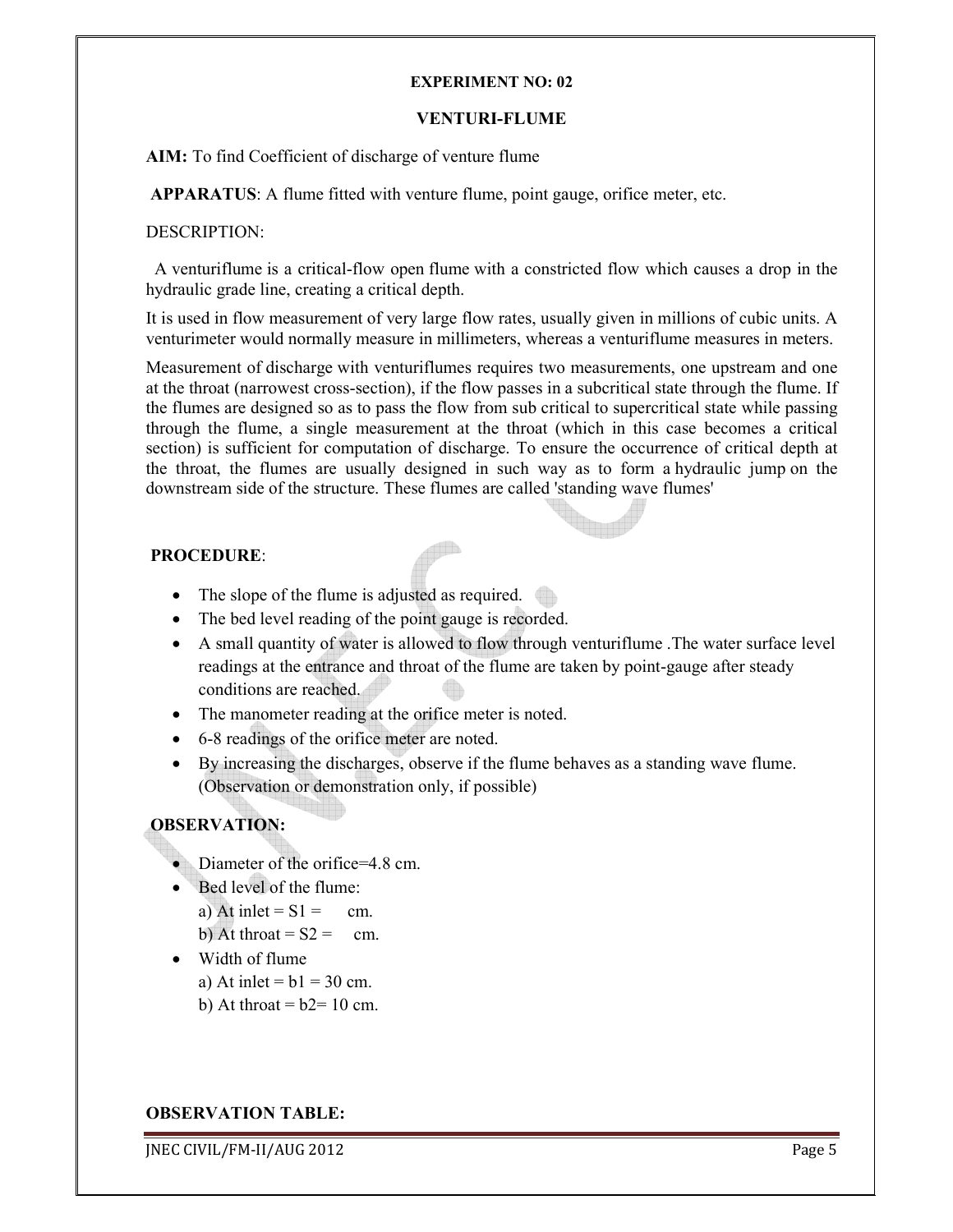|                | <b>INLET</b> |           | <b>THROAT</b> |    | <b>MANOMETER</b> |    |    |             |      |     |     |
|----------------|--------------|-----------|---------------|----|------------------|----|----|-------------|------|-----|-----|
| <b>SR</b>      | CB           | <b>WS</b> | d1            | CB | WS               | d2 | h' | $h=h'*12.6$ | Qact | Qth | Cd. |
| ı              |              |           |               |    |                  |    |    |             |      |     |     |
| $\overline{2}$ |              |           |               |    |                  |    |    |             |      |     |     |
| 3              |              |           |               |    |                  |    |    |             |      |     |     |
| 4              |              |           |               |    |                  |    |    |             |      |     |     |
| 5              |              |           |               |    |                  |    |    |             |      |     |     |
| 6              |              |           |               |    |                  |    |    |             |      |     |     |

#### 5) SPECIMEN CALCULATIONS:

- 1. h=h'  $(13.6-1) = 12.6$ cms.
- 2.  $Q=Cd*a*\sqrt{(2g*h)cc/sec}$ . Take  $Cd = 0.611$
- 3.  $Q_e = b_1 d_1 * b_2 d_2 * \sqrt{2g(d_2 d_1)c}$ c.sec $\sqrt{(b_1 \cdot b_1 * d_1 d_1 b_2 b_2 * d_2 d_2)}$
- 4. Cd=Qact /Qth

Result: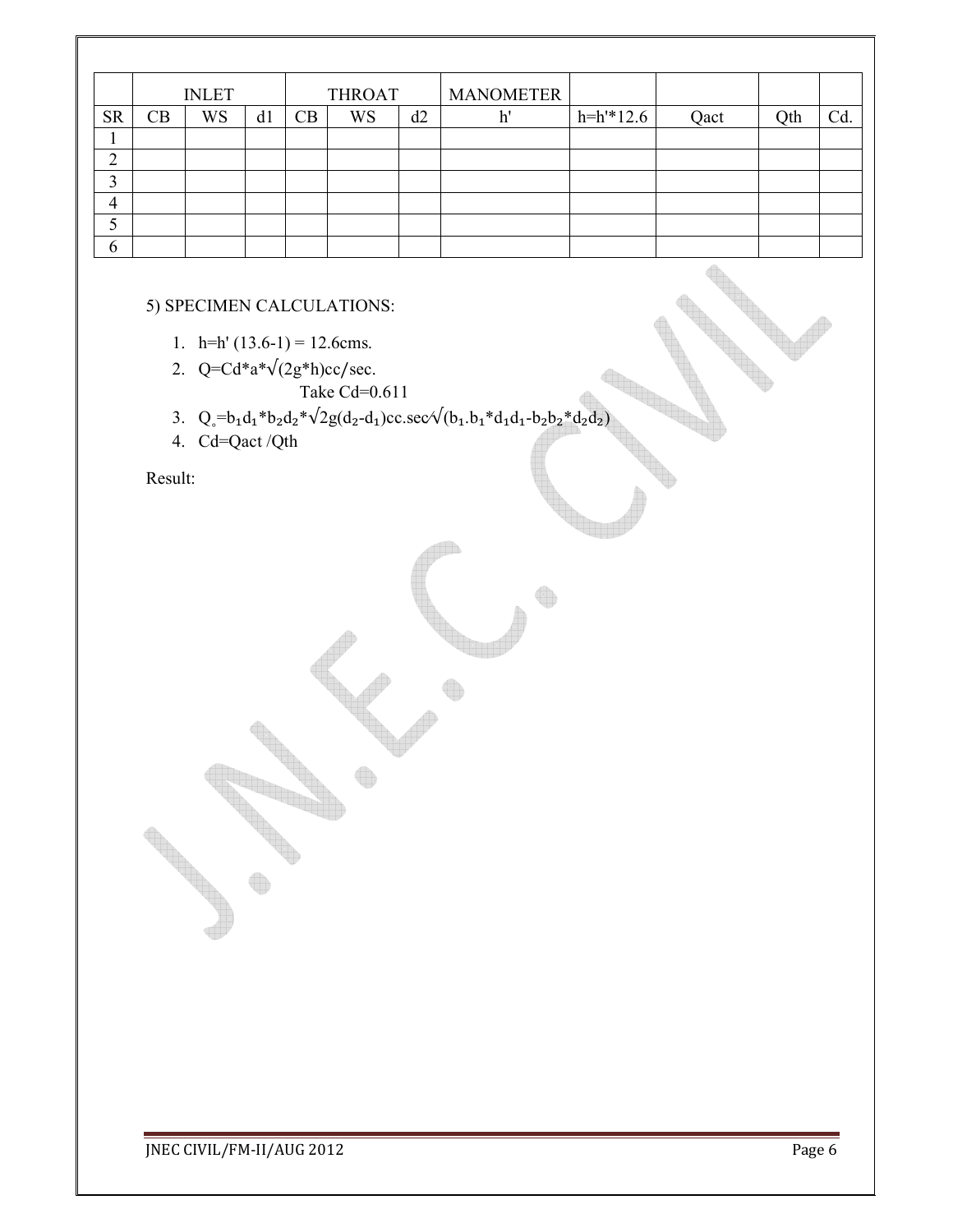# DETERMINATION OF PIPE FRICTION FACTOR.

**AIM:** To determine Fluid friction factor for the given pipes.

#### **Introduction and Theory**

The flow of liquid through a pipe is resisted by viscous shear stresses within the liquid and the turbulence that occurs along the internal walls of the pipe, created by the roughness of the pipe material. This resistance is usually known as pipe friction and is measured is meters head of the fluid, thus the term head loss is also used to express the resistance to flow.

Many factors affect the head loss in pipes, the viscosity of the fluid being handled, the size of the pipes, the roughness of the internal surface of the pipes, the changes in elevations within the system and the length of travel of the fluid.

The resistance through various valves and fittings will also contribute to the overall head loss. In a well designed system the resistance through valves and fittings will be of minor significance to the overall head loss and thus are called Major losses in fluid flow.

The Darcy-Weisbach equation

Weisbach first proposed the equation we now know as the Darcy-Weisbach formula or Darcy-Weisbach equation:

 $hf = f(L/D) x (v^2/2g)$ 

where:

 $hf$  = head loss (m)  $f =$ Darcy friction factor  $L =$  length of pipe work (m)

 $d =$  inner diameter of pipe work (m)

 $v =$  velocity of fluid (m/s)

 $g = \text{acceleration due to gravity (m/s<sup>2</sup>)}$ 

The Darcy Friction factor used with Weisbach equation has now become the standard head loss equation for calculating head loss in pipes where the flow is

turbulent.

Apparatus Description

The experimental set up consists of a large number of pipes of different diameters. The pipes have tapping at certain distance so that a head loss can be measure with the help of a U - Tube manometer. The flow of water through a pipeline is regulated by operating a control valve which is provided in main supply line. Actual discharge through pipeline is calculated by collecting the water in measuring tank and by noting the time for collection.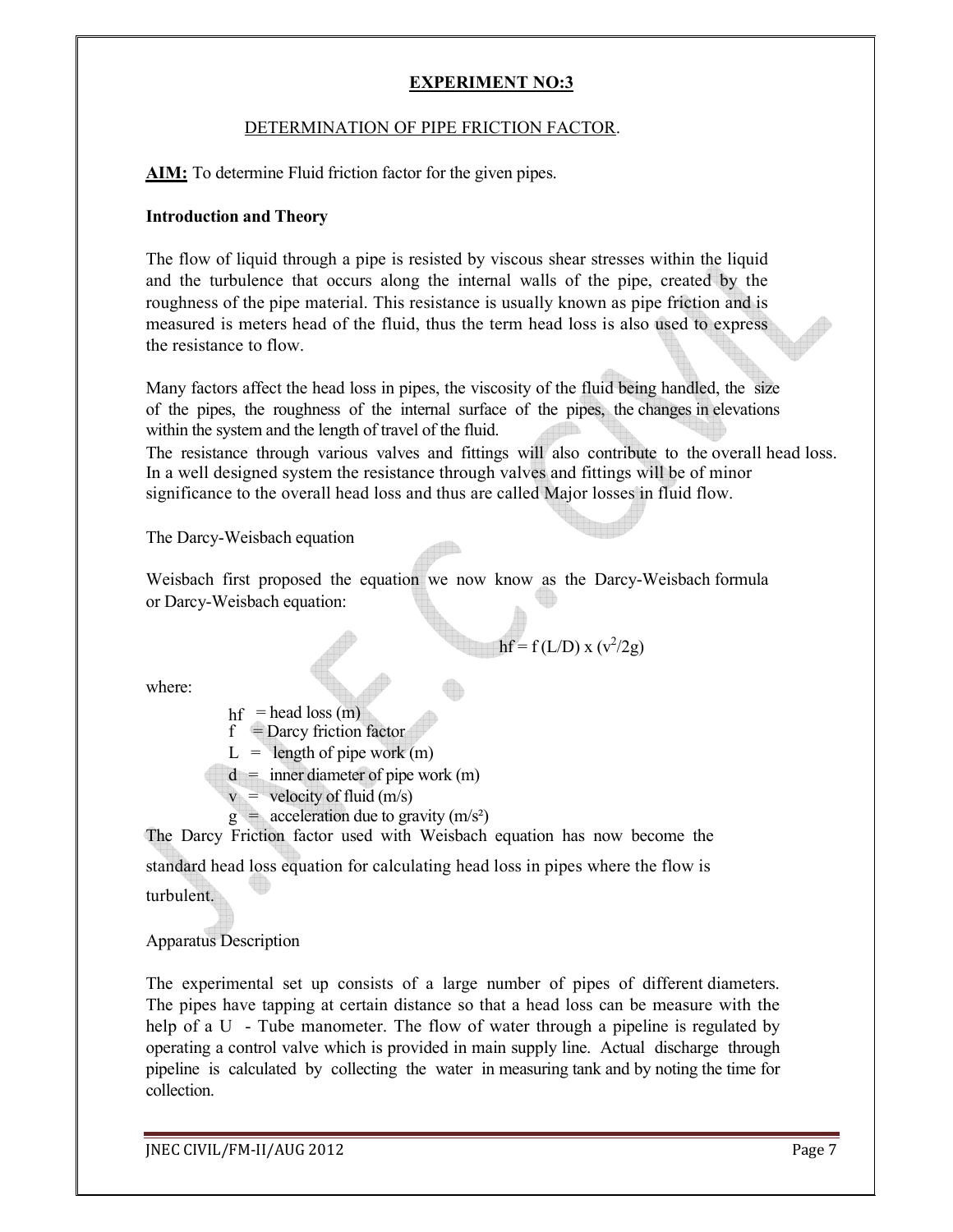#### TECHNICAL SPECIFICATION:

Pipe:  $MOC = G.I.P.U.$ 

Test length  $= 1000$  mm

#### **Pipe Diameter:**

Pipe 1: ID: Pipe 2: ID: Pipe 3: ID:

#### **Experimental Procedure :**

1) Fill the storage tank/sump with the water.

2) Switch on the pump and keep the control valve fully open and close the bypass valve to have maximum flow rate through the meter.

3) To find friction factor of pipe 1 open control valve of the same and close other to valves

4) Open the vent cocks provided for the particular pipe 1 of the manometer.

5) Note down the difference of level of mercury in the manometer limbs.

6) Keep the drain valve of the measuring tank open till its time to start collecting the water.

7) Close the drain valve of the measuring tank and collect known quantity of water

8) Note down the time required for the same.

9) Change the flow rate of water through the meter with the help of control valve and repeat the above procedure.

10) Similarly for pipe 2 and 3 . Repeat the same procedure indicated in step 4-9

11) Take about 2-3 readings for different flow rates.

#### **Observations Table :**

Length of test section  $(L) = 1000$  mm = 1 m

**Pipe 1** 

Internal Diameter of Pipe D= \_\_\_mm Cross Sectional Area of Pipe =  $\mu^2$ 

| Sr no | Qty<br>(liter) | T sec | $h1-h2$<br>(mm) | V(m/s) |
|-------|----------------|-------|-----------------|--------|
|       |                |       |                 |        |
|       |                |       |                 |        |
|       |                |       |                 |        |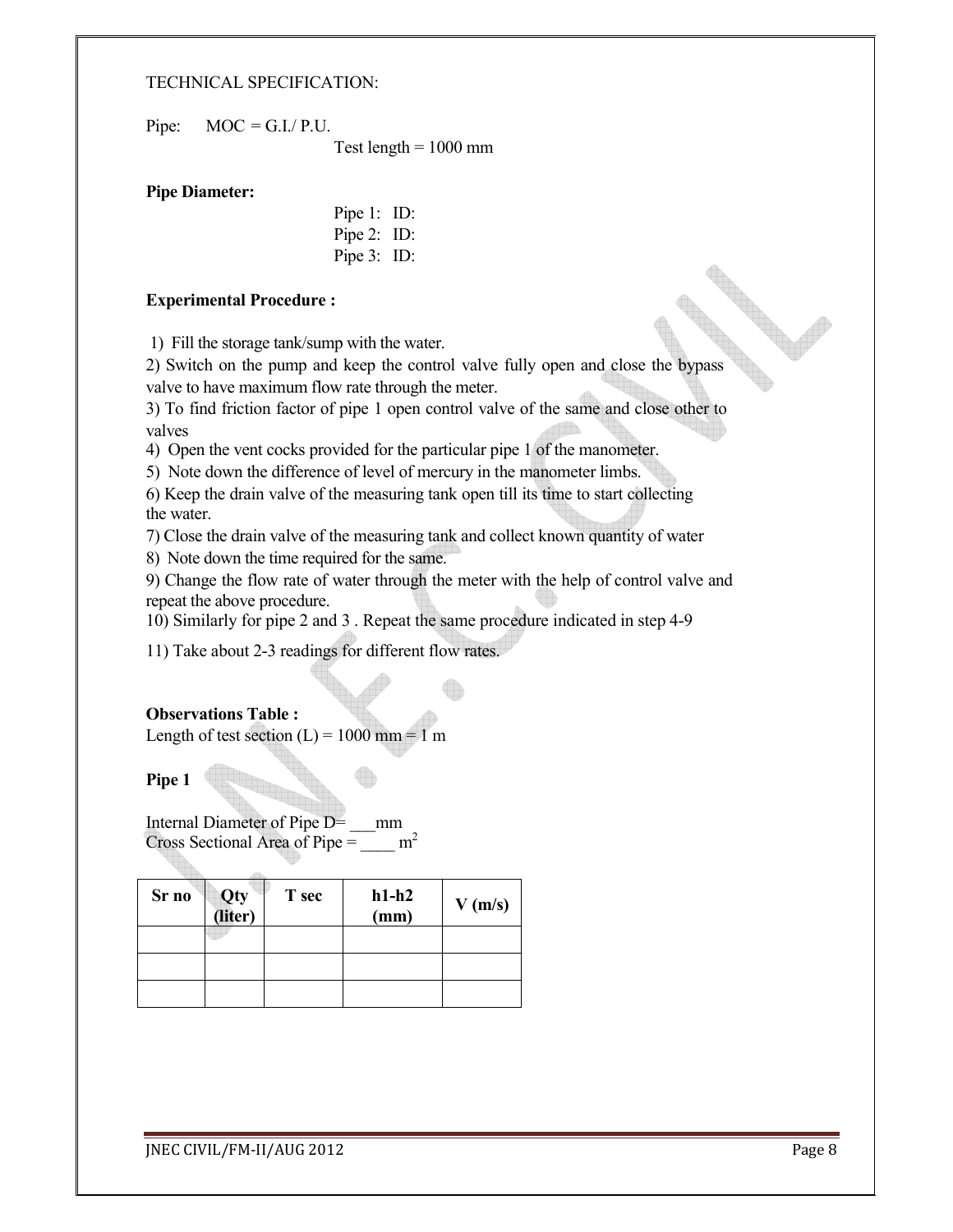### **Pipe 2**

Internal Diameter of Pipe D= \_\_\_mm Cross Sectional Area of Pipe =  $\frac{m^2}{2}$ 

| Sr no | Qty<br>(liter) | T sec | $h1-h2$<br>(mm) | $V$ (m/s) |
|-------|----------------|-------|-----------------|-----------|
|       |                |       |                 |           |
|       |                |       |                 |           |
|       |                |       |                 |           |

### **Pipe 3**

Internal Diameter of Pipe D= \_\_\_mm Cross Sectional Area of Pipe =  $\frac{m^2}{2}$ 

| Sr no | Qty<br>(liter) | T sec | $h1-h2$<br>(mm) | V(m/s) |
|-------|----------------|-------|-----------------|--------|
|       |                |       |                 |        |
|       |                |       |                 |        |
|       |                |       |                 |        |

#### **Calculations**

Mean velocity of flow,  $V = Q/A$  m/s

Where,  $Q = 0.01$ /time required for 10 lit in m<sup>3</sup>/sec

According to Darcy- Weisbach Equation for frictional loss of head due to pipe friction:-

$$
hf = h1 - h2 = \frac{f * l * V^2}{D * 2g}
$$

In the above equation, everything is known to us except "f"

Conversion Factor :- 1 mm of  $Hg = 0.0126$  m of water

# **Conclusion**

1) The friction factor for pipe is as follows:

 $\Box$  Pipe 1 =  $\Box$  Pipe 2 =  $\Box$  Pipe 3 =

2) For same size pipe G.I./P.U. has more frictional loss compared to G.I./PU pipes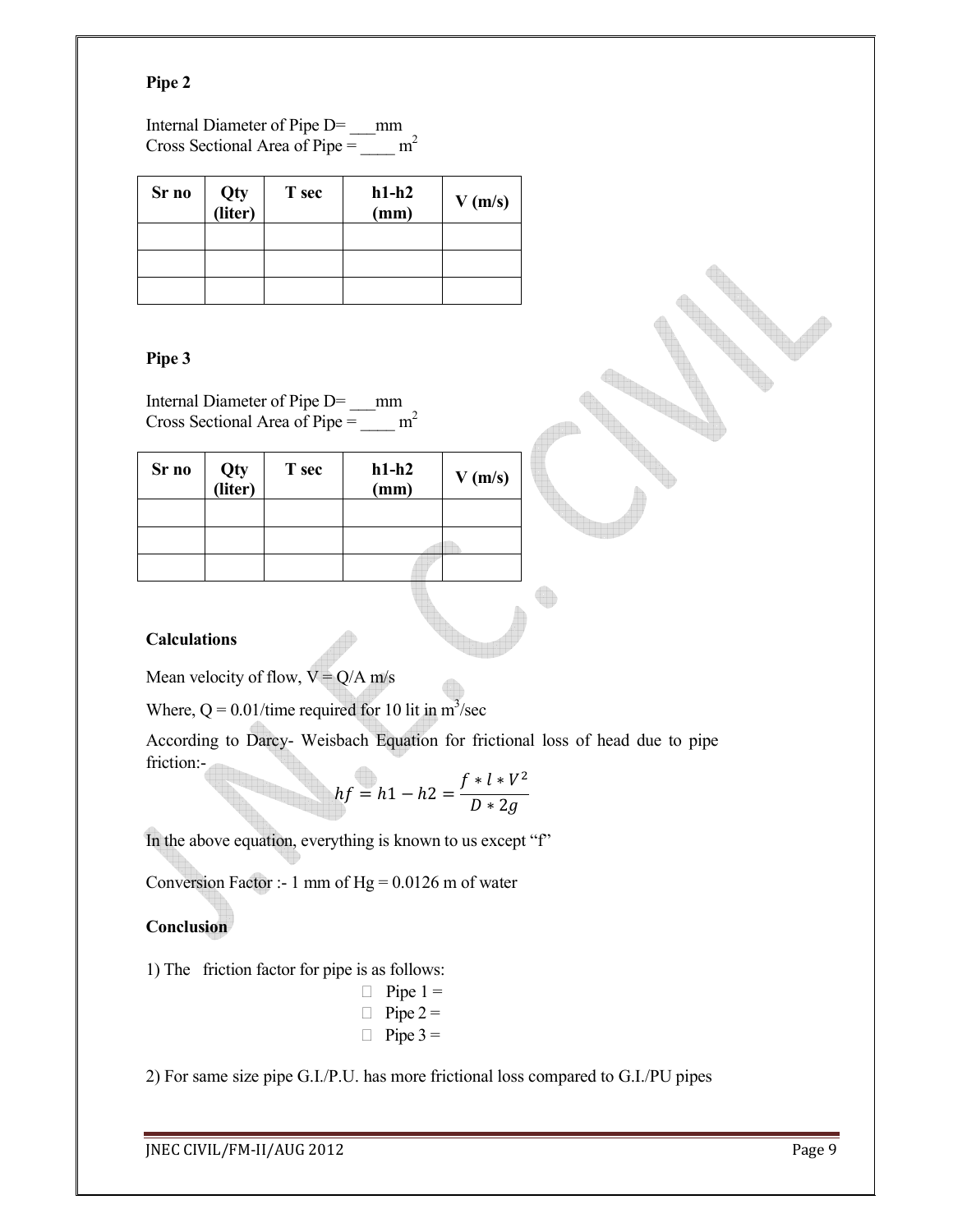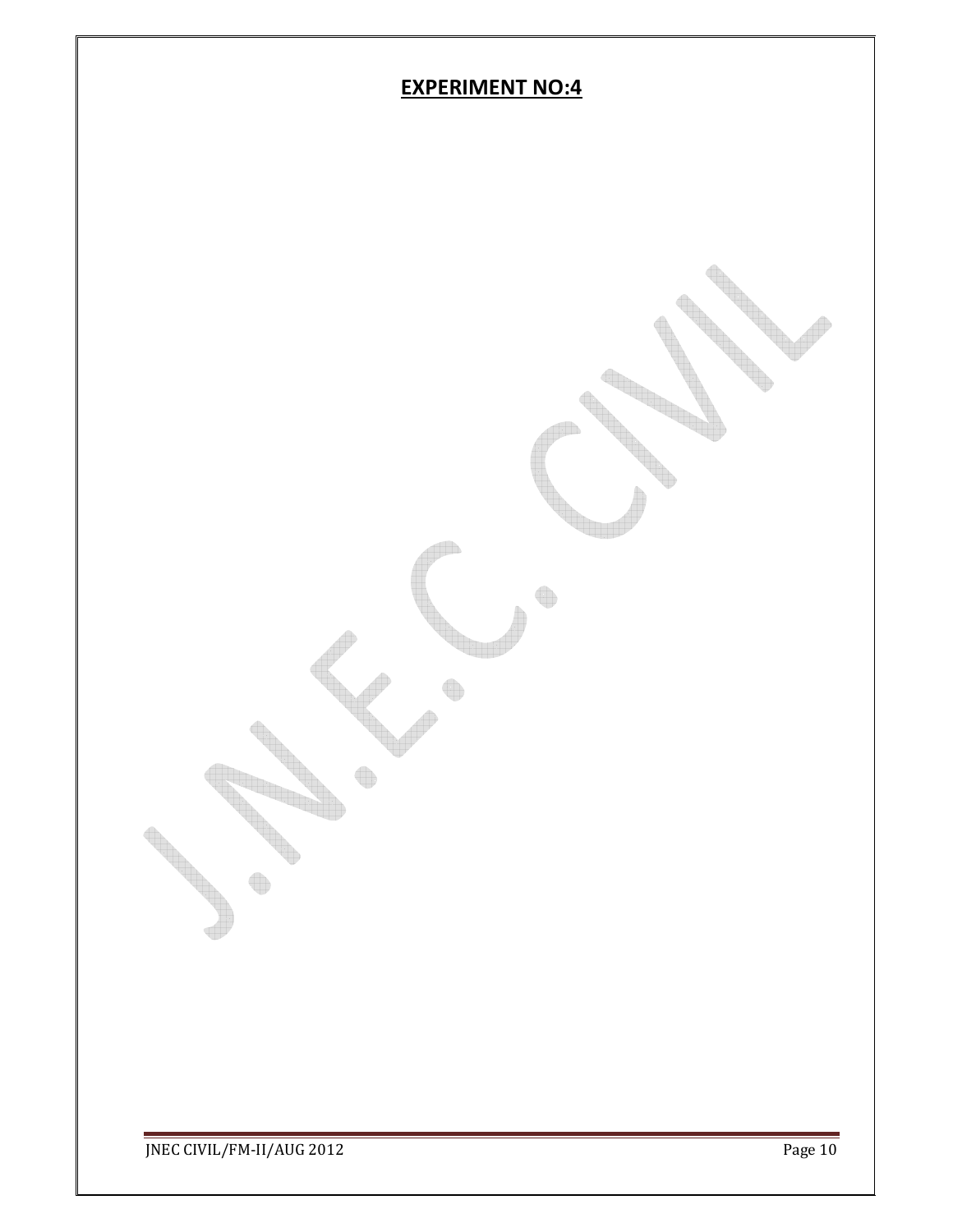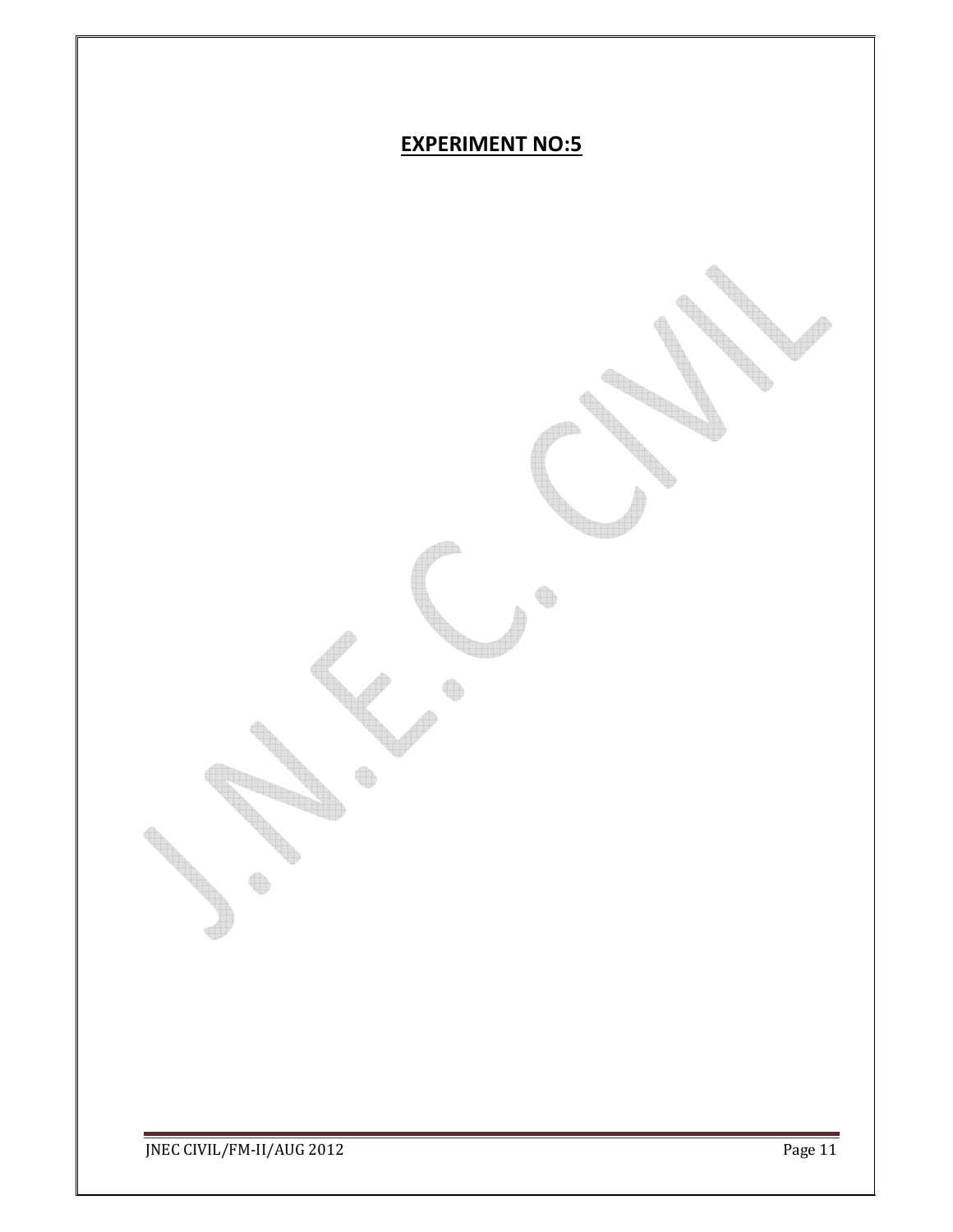#### **IMPACT OF JET APPARATUS**

#### **AIM: To find the coefficient of impact of jet for vane, 'K'**

#### **(Stationary & Inclined).**

#### **APPARATUS:**

- **1.** Impact of Jet experimental Set up
- **2.** Stopwatch

# **DESCRIPTION:**

 The apparatus consists of an Acrylic cylinder. At the center of the cylinder, a nozzle is provided. On the top of the cylinder, lever is provided for which fulcrum is given at one end. At another end of the lever, Balancing Weight is provided. On the lever, required vane is attached. A Movable Weight is provided on the scale to get lever balance. The discharge is led into the Measuring Tank.

# **PROCEDURE:**

- **1.** Fix a required vane (suppose a Flat Plate) to the lever.
- **2.** Adjust the Balancing Weight so that the lever becomes horizontal.
- **3.** Start the supply. The jet of water through the nozzle will impinge on the vane. The force due to impact of water will be acting on the vane in the upward direction. This will disturb the initial balance of the lever.
- **4.** Suitably adjust the position of the Sliding (Movable) Weight, so that the lever becomes horizontal or takes the balanced position.
- **5.** Adjust the Supply Valve and take few more readings / observations.
- **6.** With different vanes attached, F, repeat the procedure.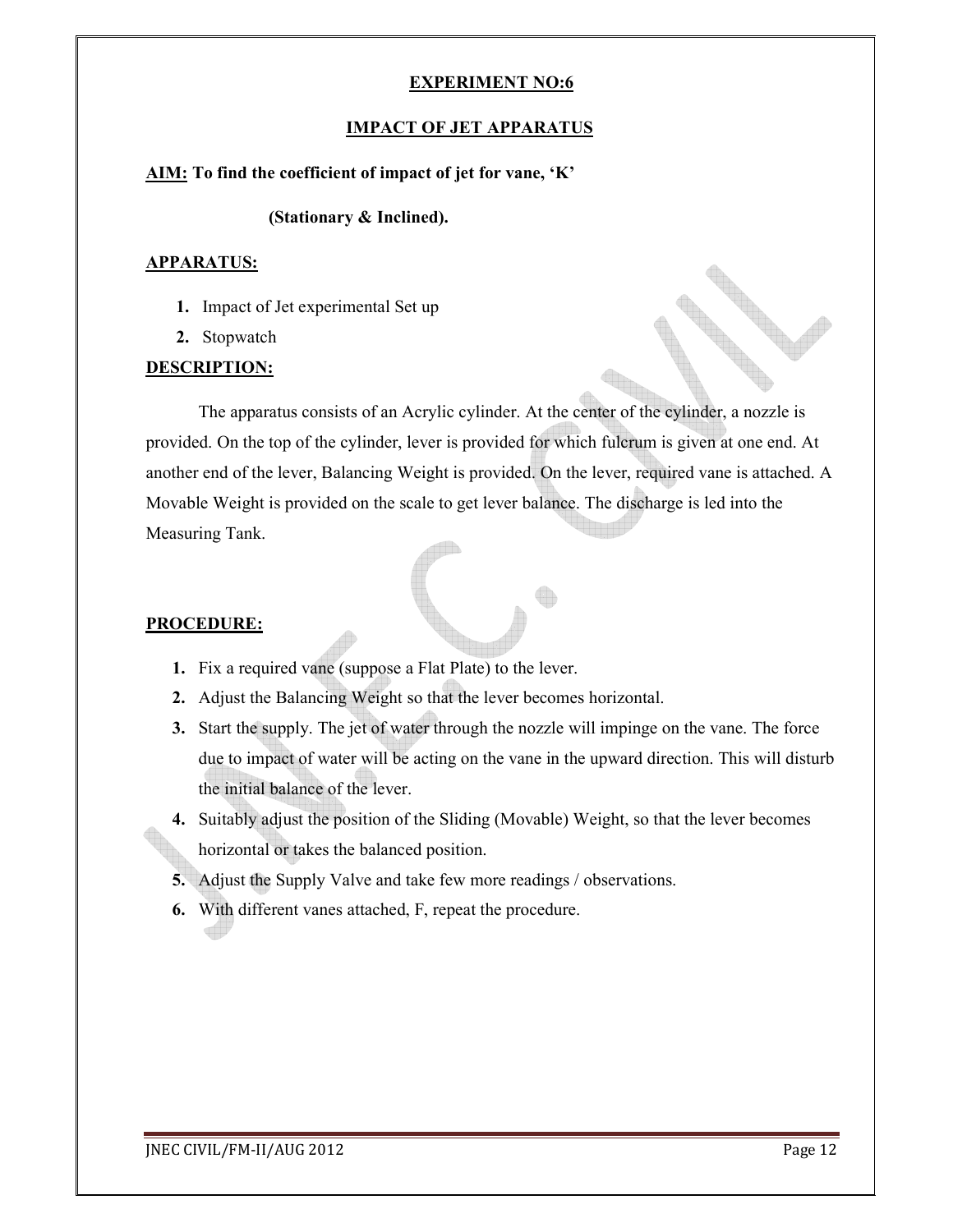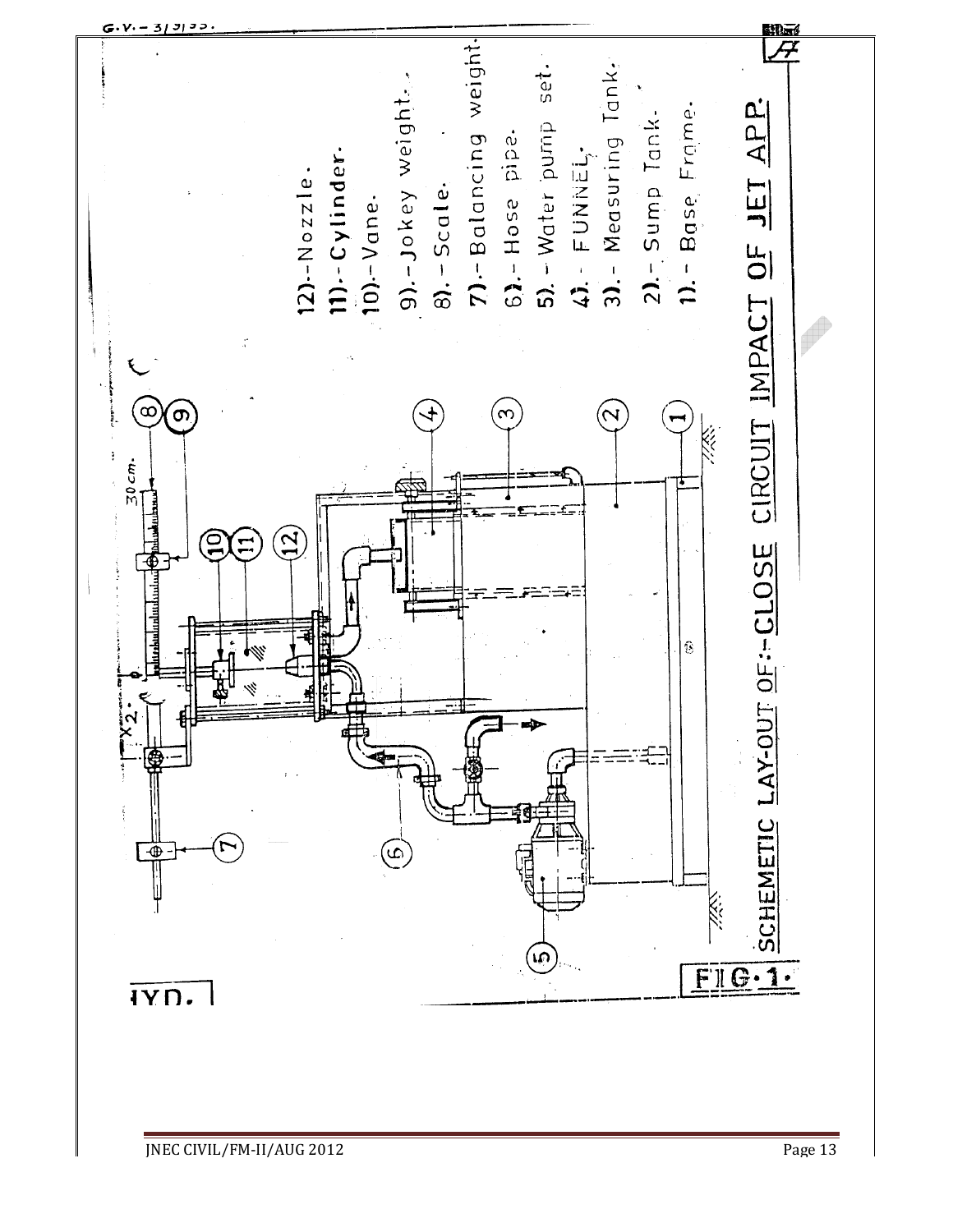# **OBSERVATIONS:**

- Diameter of Nozzle =  $1.0 \text{ cm}$ ;  $A = 0.786 \text{ cm}^2$
- Distance  $X_2$  cm =14 cms
- Weight of Jockey  $(W_1)$  =0.250 Kgs =250 gms.
- Gravitational Constant (g)=9.81 m/s<sup>2</sup>

# **Observetion Table:**

# **Curved Vane**

| $SR$ $X1$ | ௱ |  | Fa | Ft |  |
|-----------|---|--|----|----|--|
|           |   |  |    |    |  |
|           |   |  |    |    |  |
|           |   |  |    |    |  |
|           |   |  |    |    |  |
|           |   |  |    |    |  |
|           |   |  |    |    |  |

# **Flat Vane**

| SR X1 | $\mathbb{F}^{\mathsf{T}}$ |  | Fa | Ft |  |
|-------|---------------------------|--|----|----|--|
|       |                           |  |    |    |  |
|       |                           |  |    |    |  |
|       |                           |  |    |    |  |
|       |                           |  |    |    |  |
|       |                           |  |    |    |  |
|       |                           |  |    |    |  |

# **Calculations:**

# **RESULT:**

- Average Coefficient of Impact of Jet for Curved Vane = ...........
- Average Coefficient of Impact of Jet for Flat Vane =…………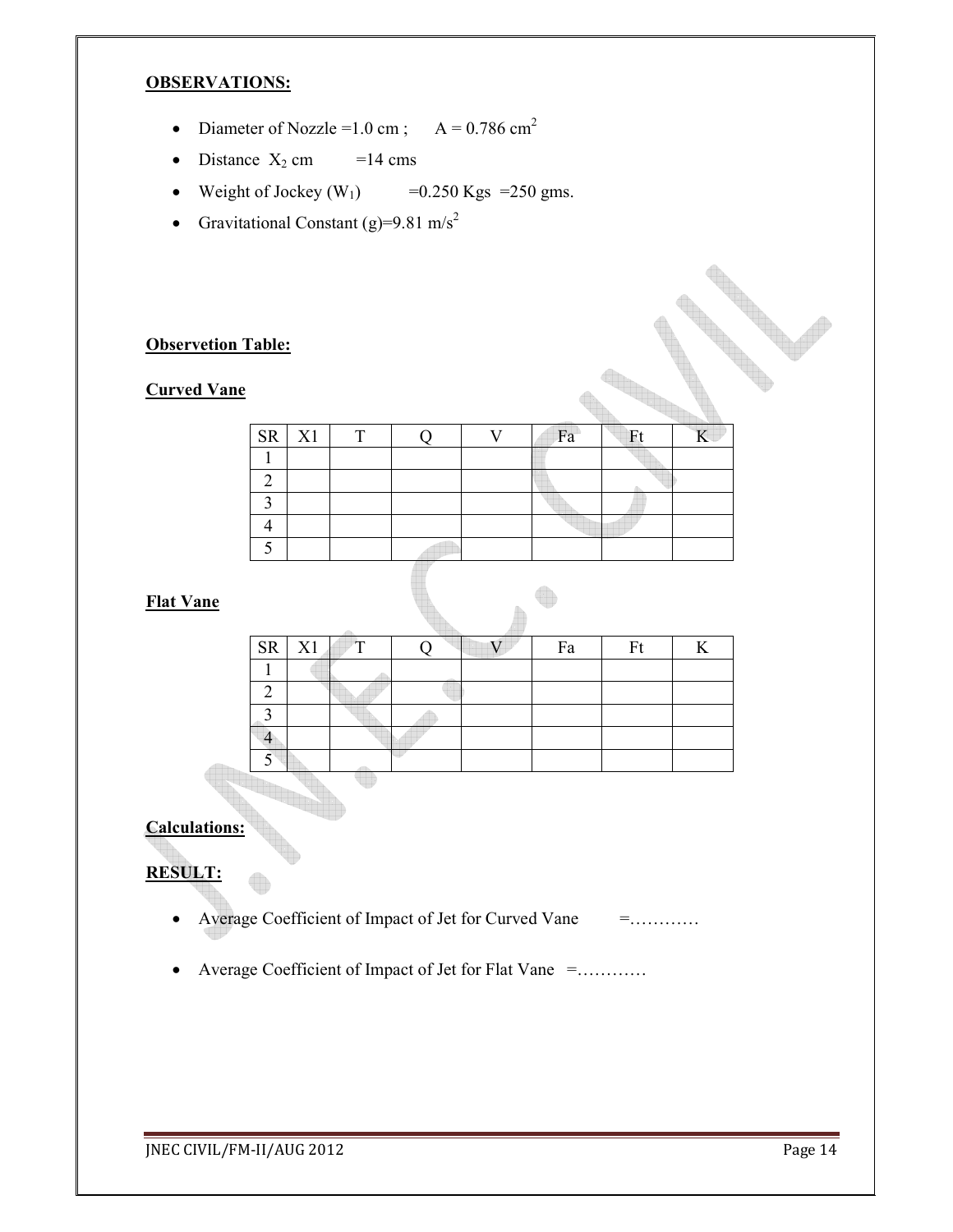#### **PELTON WHEEL TURBINE**

#### **AIM: To conduct a test on Pelton Wheel Turbine at a Constant Head**

#### **APPARATUS:**

- 1. Pelton Wheel Turbine
- 2. Nozzle & Spear Arrangement
- 3. Pressure Gauges (03 Nos. Range =  $00 07 \text{ kg/cm}^2$ )

#### **THEORY:**

Pelton Wheel Turbine is an IMPULSE type of turbine which is used to utilize high head for generation of electricity. All the energy is transferred by means of Nozzle & Spear arrangement. The water leaves the nozzle in a jet formation. The jet of water then strikes on the buckets of Pelton Wheel Runner. The buckets are in the shape of double cups joined together at the middle portion. The jet strikes the knife edge of the bucket with least resistance and shock. Then the jet glides along the path of the cup  $\&$  jet is deflected through more than  $160 - 170$  degrees. While passing through along the buckets, the velocity of water is reduced  $\&$  hence impulse force is applied to the cups which are moved  $\&$  hence shaft is rotated.

The Specific Speed of Pelton wheel varies at constant head.

#### **TEST REQUIREMENTS:**

 The Pelton Wheel is supplied with water at high pressure by Centrifugal Pump. The water is converged through Venturimeter to the Pelton Wheel. The Venturimeter with manometer connection is to be determined. The nozzle opening can be positioned and decreased by operating Spear wheel at the entrance side of turbine. The Spear wheel can be positioned in 8 places, i.e. 1/8,2/8,3/8,4/8,5/8,6/8,7/8,8/8 of nozzle opening. The turbine can be loaded by applying loads on brake drums by means of placing the given loads on the loading arm also placing the given loads on the loaded turbine.

The speeds (r.p.m.) at the entrance can be measured with the help of Tachometer.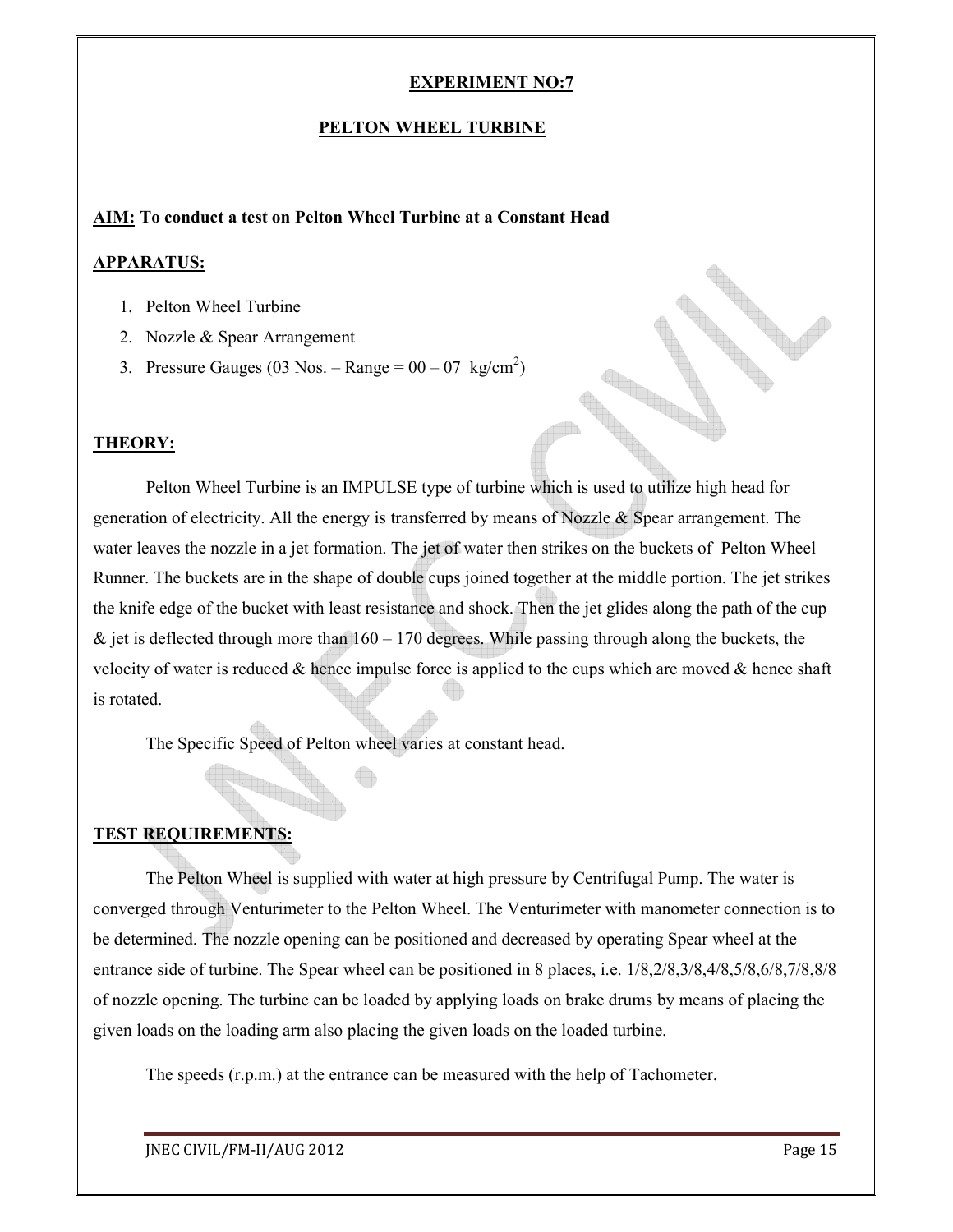

# **PROCEDURE:**

- 1. Keep the nozzle opening at the required position.
- 2. Do the priming & start the pump.
- 3. Allow the water in the turbine to rotate it.
- 4. Note down the speed of the turbine.
- 5. Take the respective readings in the respective pressure gauges.
- 6. Load the turbine by putting the weights.
- 7. Note down the dead weights.
- 8. Also note down the Head level.
- 9. Repeat the same procedure for different loading conditions.

# **OBSERVATION:**

| 1. Diameter of Drum |     | $=$ | 40 cms          |     | $0.4$ m           |
|---------------------|-----|-----|-----------------|-----|-------------------|
| 2. Diameter of Rope |     | $=$ | $15 \text{ mm}$ | $=$ | $0.015 \text{ m}$ |
| 3. Total diameter   | (1) | $=$ | $415$ mm        | $=$ | $0.415 \text{ m}$ |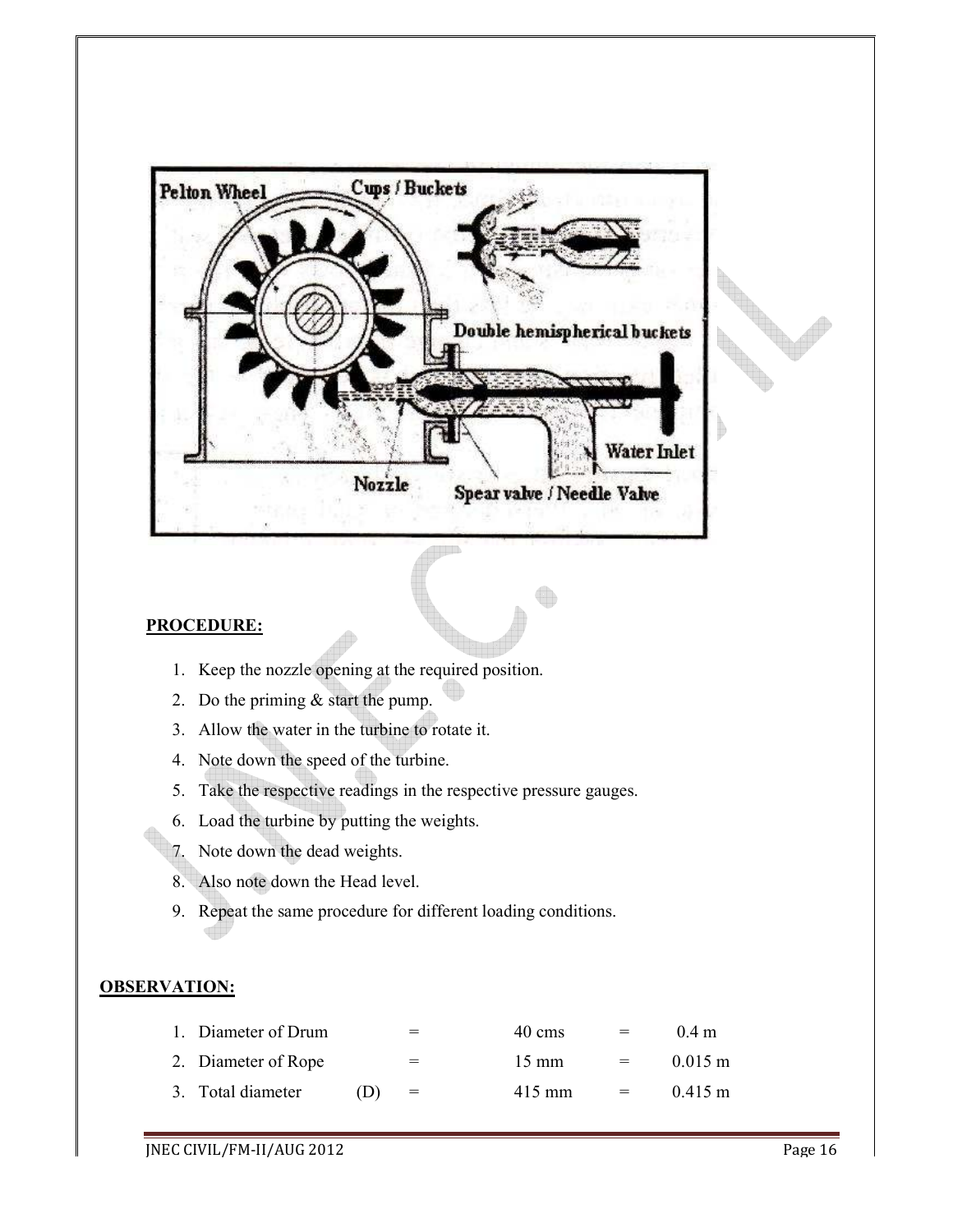# **OBSERVATION TABLE:**

| 1              |                                 | $\mathbf{2}$   |   |             | 4        | 5            | 6                              |   |  |
|----------------|---------------------------------|----------------|---|-------------|----------|--------------|--------------------------------|---|--|
| SR             | <b>PRESSURE</b><br><b>GUAGE</b> |                |   | <b>HEAD</b> | Qact     | <b>SPEED</b> | <b>HEAD</b> at<br><b>INLET</b> |   |  |
|                | P <sub>1</sub>                  | P <sub>2</sub> | P | н           | $0.005*$ | N            | P                              | н |  |
| 1              |                                 |                |   |             |          |              |                                |   |  |
| $\overline{2}$ |                                 |                |   |             |          |              |                                |   |  |
| 3              |                                 |                |   |             |          |              |                                |   |  |
| 4              |                                 |                |   |             |          |              |                                |   |  |
|                |                                 |                |   |             |          |              |                                |   |  |

| 7                  | 8                    | 9                    | 10                           | 11         | 12         | 13    |
|--------------------|----------------------|----------------------|------------------------------|------------|------------|-------|
| <b>DEAD</b><br>WT. | <b>HANGER</b><br>WT. | <b>SPRING</b><br>WT. | <b>RESULT</b><br><b>LOAD</b> | <b>BHP</b> | <b>IHP</b> | $\%N$ |
| <b>T1</b>          | T <sub>0</sub>       | T2                   |                              |            |            |       |
|                    |                      |                      |                              |            |            |       |
|                    |                      |                      |                              |            |            |       |
|                    |                      |                      |                              |            |            |       |
|                    |                      |                      |                              |            |            |       |
|                    |                      |                      |                              |            |            |       |

# **Calculations:**

**Graph:** X-Axis: BHP

Y-Axis: Qact, H,<sup>n</sup> %

# **RESULT:**

**From Observations:** 

**1. Maximum Efficiency of the Pelton Wheel Turbine = ……………………..%**

- **2. Actual Discharge = Qact = ………**
- **3. Head at inlet of turbine =**  $H =$  **……..**
- **4. B.H.P. (output) = ………….**

# **From Observations:**

- **1. Maximum Efficiency of the Pelton Wheel Turbine = ……………………..%**
- **2. Actual Discharge = Qact = ………**
- **3. Head at inlet of turbine =**  $H =$  **……..**
- **4. B.H.P. (output) = ………….**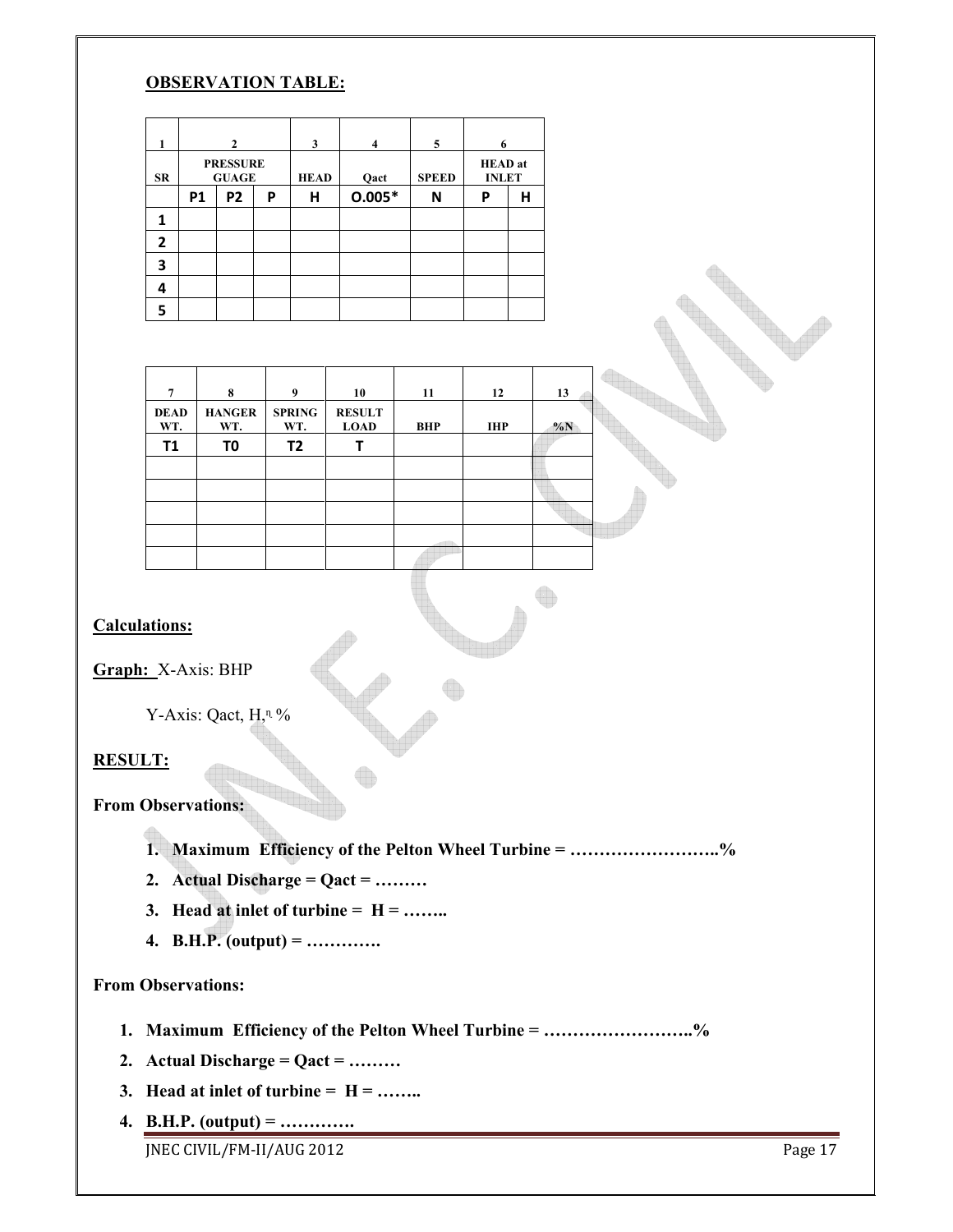#### **CENTRIFUGAL PUMP**

# **AIM-: To determine the overall efficiency of a Centrifugal Pump. of**

**APPARATUS-:** Centrifugal Pump Set – Up, Stop Watch, Meter Scale, etc.

**THEORY-:** The hydraulic machine which converts mechanical energy into hydraulic energy is called as the pump. The hydraulic energy is in the form of Pressure Energy. If Mechanical Energy THEORY-: The hydraulic machine which converts mechanical energy into hydraulic energy is called as the pump. The hydraulic energy is in the form of Pressure Energy. If Mechanical Energy is converted into Pressure Energy by hydraulic machine is called as a Centrifugal Pump. A Centrifugal Pump consists of an impeller which is rotating inside a spiral / volute casing. Liquid is admitted to the impeller in an axial direction through a central opening in it side called the Eye. It then flows radially outward  $\&$  is discharged around the entire circumference into a casing. As the liquid flows through the rotating impeller, energy is imparted to the fluid, which results in increase in both: the Pressure Energy, and the Kinetic Energy. The name of pump Centrifugal is derived from the fact that, the discharge of liquid from the rotating impeller is due to the centrifugal head created in it when a liquid mass is rotated in a vessel. This results in a pressure rise throughout the mass, the rise at any point being proportional to the square of the Angular Velocity  $\&$  the distance of the point from the axis of rotation. achine is called as a Centrifugal Pump. A Centrifugal Pump consists of an impating inside a spiral / volute casing. Liquid is admitted to the impeller in an ough a central opening in it side called the Eye. It then flows r impeller is due to the centrifugal is derived from the fact that, the disclement impeller is due to the centrifugal head created in it when a liquid is results in a pressure rise throughout the mass, the rise at any quare be which is acting on fluid. This<br>gal Pump consists of an impeller<br>iitted to the impeller in an axial<br>then flows radially outward  $\&$  is<br>liquid flows through the rotating<br>sue in both: the Pressure Energy,

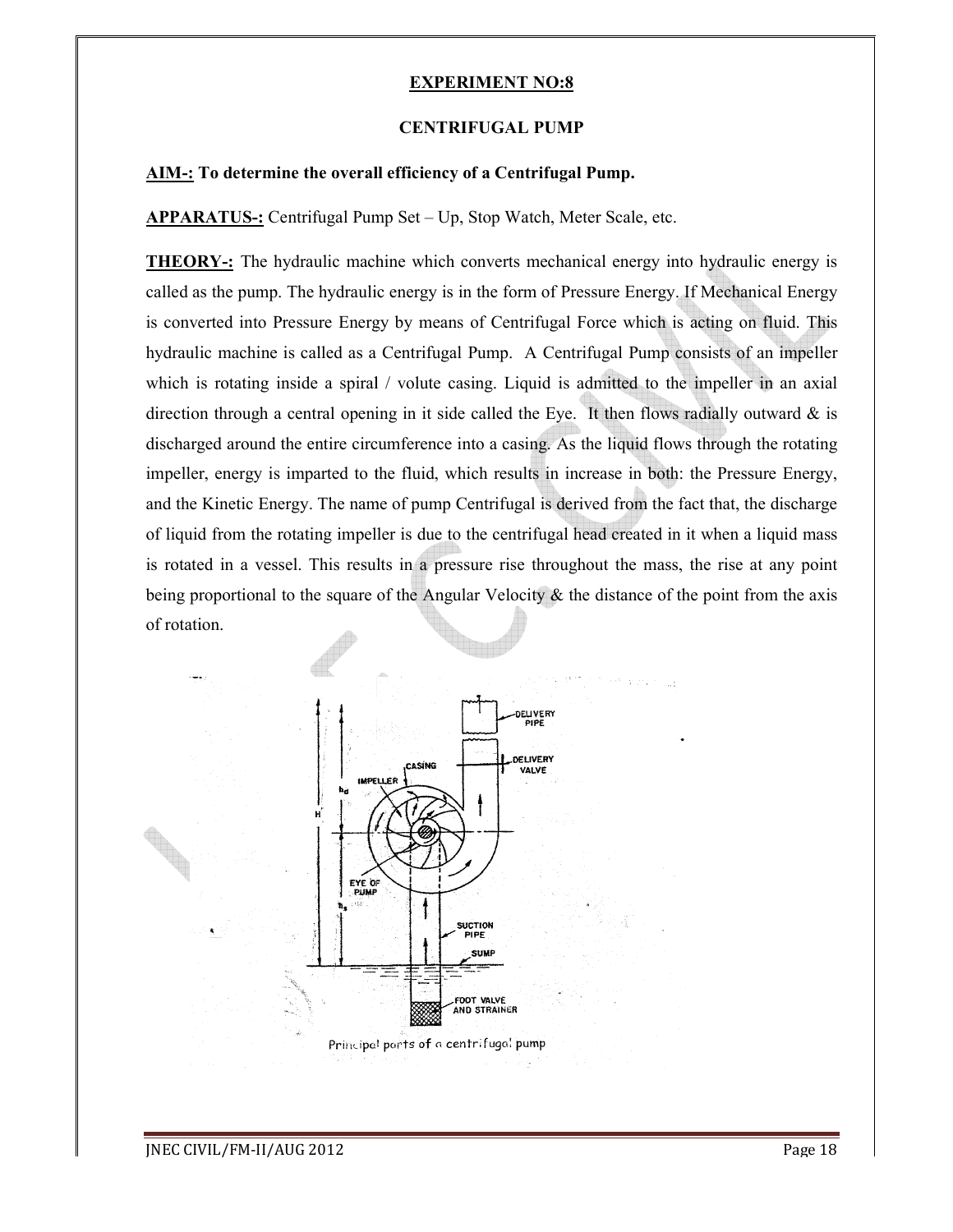#### **PROCEDURE-:**

- **1)** Switch on the motor and check the direction of rotation of pump in proper direction.
- **2)** Keep the discharge valve full open and allow the water to fall in main tank.
- **3)** No doubt the speed of the motor is controlled by the hand tachometer.
- **4)** The readings of suction and discharges are noted.
- **5)** Note the power consumed by pump from energy meter.
- **6)** Measure the discharge of the pump in the measuring tank by diverting the flow.
- **7)** Take few readings by varying the discharge.

# **PRECAUTIONS-:**

- **1)** Priming is necessary if pump doesn't give discharge.
- **2)** Leakage should be avoided at joints.
- **3)** Foot valve should be checked periodically.
- **4)** Lubricate the swiveled joints & moving parts periodically.

# **SPECIFICATIONS-:**

Pump type -: Centrifugal Pump Type

Motor Power -: 05 HP

Energy Meter -: Electrical

Vacuum Gauge -: 0 to 760 mm of Hg (0 to -30 PSi)

Pressure Gauge -: 0 to 2.1 kg /  $cm<sup>2</sup>$ 

# **Observations:**

- 1. Area of measuring tank =..... $cm<sup>2</sup>$
- 2.  $X =$  ……....cm
- 3. N'= …..rpm

# **Observation Table -:**

| SR.            |               |               |             |       |            |          |       | Vac. |              | total |  |
|----------------|---------------|---------------|-------------|-------|------------|----------|-------|------|--------------|-------|--|
| NO.            | M.T.R.        |               | <b>TIME</b> | Qact  | Pre. Guage |          | Guage |      | head         |       |  |
|                |               |               |             |       |            |          |       | P    |              | $H=$  |  |
|                | <b>IR</b>     | <b>FR</b>     | $\mathbf R$ |       | $A^*$      | P        |       | (mm  | V            | $G+V$ |  |
|                | $\text{cm}$ ) | $\text{cm}$ ) | (m)         | T sec | R/T        | (kg/cm2) | G(m)  | hg)  | $\mathbf{m}$ | $+X$  |  |
|                |               |               |             |       |            |          |       |      |              |       |  |
| $\overline{2}$ |               |               |             |       |            |          |       |      |              |       |  |
| 3              |               |               |             |       |            |          |       |      |              |       |  |
| 4              |               |               |             |       |            |          |       |      |              |       |  |
|                |               |               |             |       |            |          |       |      |              |       |  |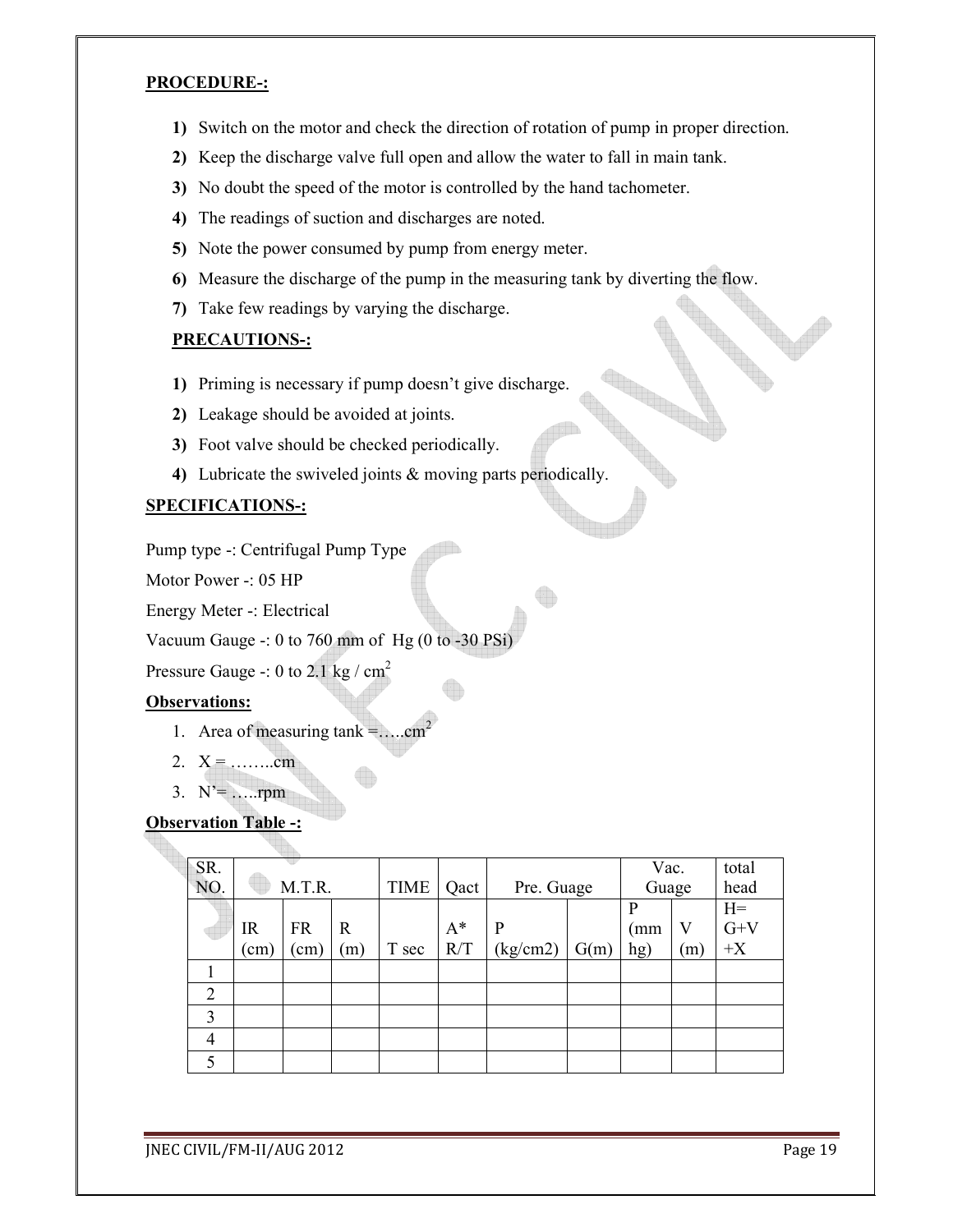|                                  | <b>OUTPUT</b>                          | <b>SPEED</b> | $\mathbf{E}.\mathbf{M}.\mathbf{R}.$ | <b>INPUT</b>   | $\mathfrak n$ $\mathfrak Y_0$ |
|----------------------------------|----------------------------------------|--------------|-------------------------------------|----------------|-------------------------------|
|                                  | <b>WQH/75</b>                          | ${\bf N}$    | 5REV                                | 3600*1.36*5/NT |                               |
|                                  |                                        |              |                                     |                |                               |
|                                  |                                        |              |                                     |                |                               |
|                                  |                                        |              |                                     |                |                               |
|                                  |                                        |              |                                     |                |                               |
| <b>Calculations -:</b><br>Graph: |                                        |              |                                     |                |                               |
| Result -:                        |                                        |              |                                     |                |                               |
| <b>From Observations:</b>        |                                        |              |                                     |                |                               |
|                                  |                                        |              |                                     | $\frac{0}{6}$  |                               |
| 2. I.H.P =                       |                                        |              |                                     |                |                               |
| 3. Total Head =                  |                                        |              |                                     |                |                               |
|                                  | 4. B.H.P. (output) =                   |              |                                     |                |                               |
| <b>From Observations:</b>        |                                        |              |                                     |                |                               |
|                                  |                                        |              |                                     |                |                               |
|                                  | 1. Maximum Efficiency = $\hat{\eta}$ = |              |                                     | $^{0}_{0}$     |                               |
| 2. I.H.P =                       |                                        |              |                                     |                |                               |
| 3. Total Head =                  |                                        |              |                                     |                |                               |
|                                  | 4. B.H.P. (output) =                   |              |                                     |                |                               |
|                                  |                                        |              |                                     |                |                               |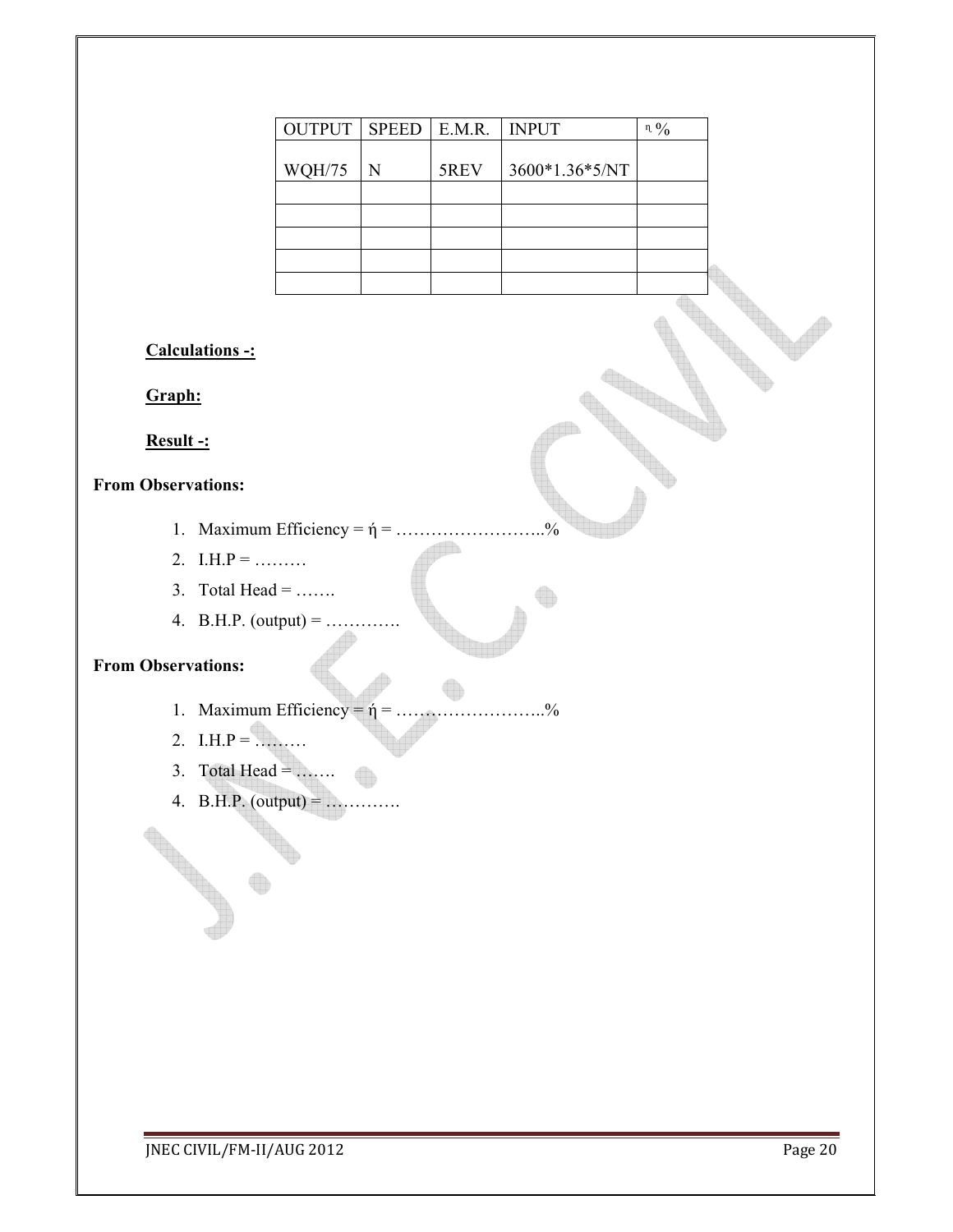#### **RECIPROCATING PUMP**

### **INTRODUCTION**

Reciprocating pump is a positive displacement plunger pump. It is often used where relatively small quantity of water is to be handled and delivery pressure is quite large. Reciprocating pumps are widely used as Automobile Service Stations, Chemical Industries, or as metering and dosing pumps.

The apparatus consists of a two cylinder, double acting reciprocating pump mounted over the sump tank. The pump is driven by DC motor. An energy meter measures electrical input to motor. Measuring tank is provided to measure discharge of the pump. The pressure and vacuum gauges provided to measure the delivery pressure and suction vacuum respectively

# **SPECIFICATIONS**

1. Reciprocating pump - stroke length 16 mm, piston dia 22 mm. 2 piston, with air vessel on discharge side, suction 15 mm discharge 15 mm.

2. DC motor, 1 HP 1440 RPM.

3. Measuring tank – 300 X 400 X 300 mm height provided with gauge tube and funnel for diverting the flow into measuring tank or sump tank.

4. Sump tank – 600 X 500 X 300 mm height.

5. Measurements -

i) Pressure gauge 0 - 2 1 Kg/cm2 for discharge pressure,

ii) Vacuum gauge 0 -760 mm Hg for suction vacuum,

iii) Energy meter for motor input measurement.

# **EXPERIMENTAL PROCEDURE**

1. Fill up sufficient water in sump tank.

- 2. Open the gate valve in the discharge pipe of the pump fully .
- 3. Check nut bolts & the driving belt for proper tightening.
- 4. Connect the electric supply and switch on the supply.

5. Slightly close the discharge valve. Note down pump speed, delivery

6. pressure, suction vacuum, time for 10 imps of energy meter  $\&$  for flow measurement close the measuring tanks drain valve, take time for 10 lits.

7. Repeat the procedure for different gate valve closing . Take care that discharge pressure does not rise above 8 Kg/cm2.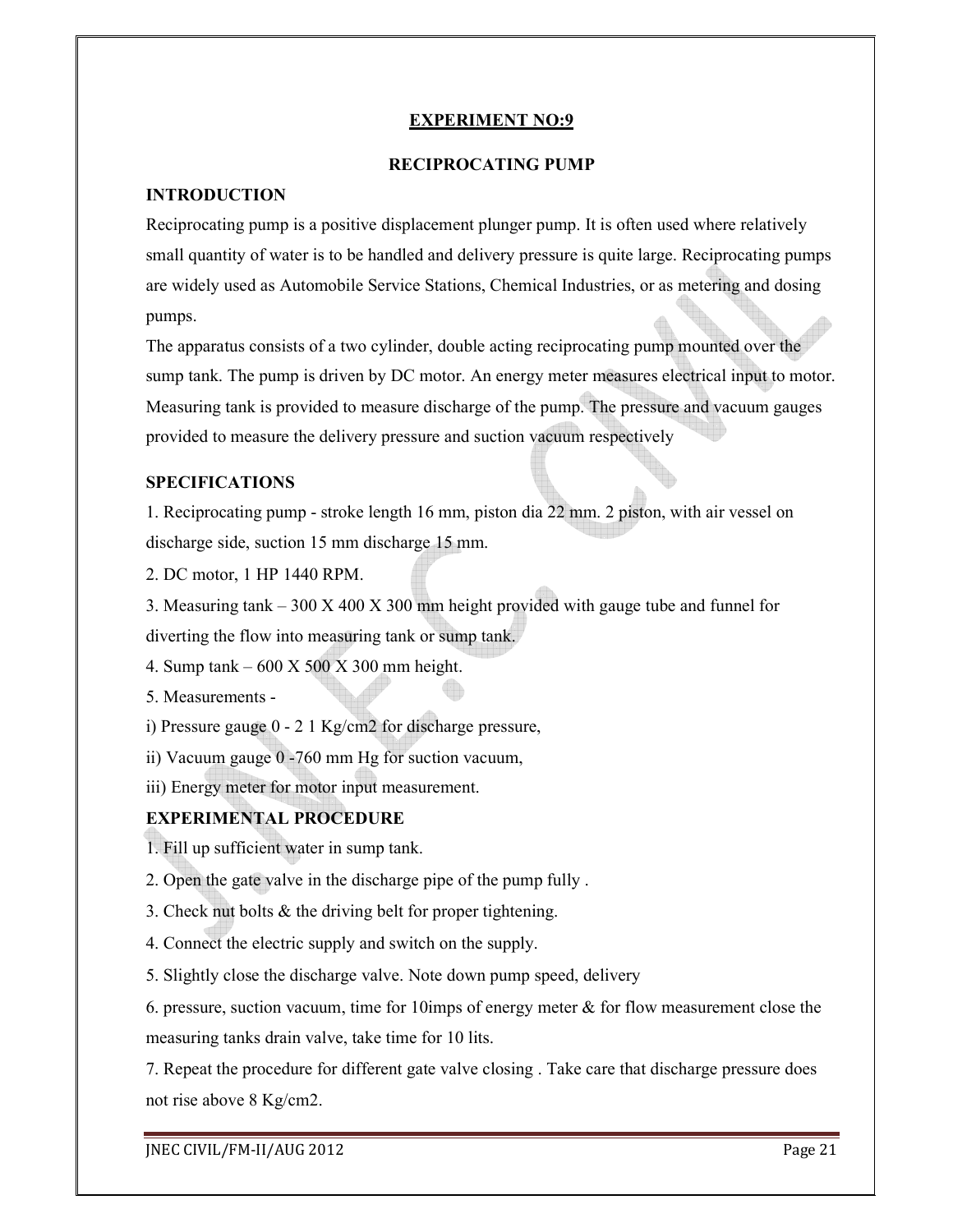8. Change the speed and take readings for different gate valve openings.

# **OBSERVATIONS**

| Piston Dia $(m)$ "D"              | 0.022 |
|-----------------------------------|-------|
| Suction Stroke (m) "l"            | 0.016 |
| Volume per Stroke $(m3)$ "Vs"     |       |
| Volume of water collected $(m^3)$ | 10    |
| Frictional Losses (m)             |       |

# **OBSERVATION TABLE:**

| <b>FIICHOILAL LOSSES</b> (III) |                           |      |                             |       |                                | $\overline{2}$  |                   |                  |               |  |
|--------------------------------|---------------------------|------|-----------------------------|-------|--------------------------------|-----------------|-------------------|------------------|---------------|--|
|                                | <b>OBSERVATION TABLE:</b> |      |                             |       |                                |                 |                   |                  |               |  |
| 1                              | $\overline{2}$            | 3    | $\overline{4}$              | 5     | 6                              | 7               | 8                 | 9                | 10            |  |
| <b>Sr</b><br>N <sub>O</sub>    | pump Speed                | Q th | Time to<br>collect<br>water | Q act | Vacuum<br>Gauge<br>(mm)<br>hg) | Suction<br>Head | Pressure<br>Gauge | Delivery<br>Head | Total<br>Head |  |
| 1                              |                           |      |                             |       |                                |                 |                   |                  |               |  |
| $\overline{2}$                 |                           |      |                             |       |                                |                 |                   |                  |               |  |
| 3                              |                           |      |                             |       |                                |                 |                   |                  |               |  |
| $\overline{4}$                 |                           |      |                             |       |                                |                 |                   |                  |               |  |
| 5                              |                           |      |                             |       |                                |                 |                   |                  |               |  |
|                                |                           |      |                             |       |                                |                 |                   |                  |               |  |

| 11                         | 12                              | 13             | 14                                            | 15         |  |
|----------------------------|---------------------------------|----------------|-----------------------------------------------|------------|--|
| Output<br>Power of<br>pump | Time for<br>10 imp.<br>"te" sec | Input<br>Power | taking<br>motor<br>effeciency<br>80%<br>(ISP) | Effeciency |  |
|                            |                                 |                |                                               |            |  |
|                            |                                 |                |                                               |            |  |
|                            |                                 |                |                                               |            |  |
|                            |                                 |                |                                               |            |  |
|                            |                                 |                |                                               |            |  |
|                            |                                 |                |                                               |            |  |

# **CALCULATIONS**

- **1.** Volume per stroke =  $\frac{\pi}{4} * D^2 * l * 2$  $=\frac{\pi}{4}$  $\frac{\pi}{4} * 0.022^2 * 0.016 * 2.$
- **2. Theoretical Discharge,**

$$
Q_t = \frac{V s * N p}{60}
$$

- **3. Actual Discharge**   $Q$ act=  $0.01/t$
- 4. **Suction Head**,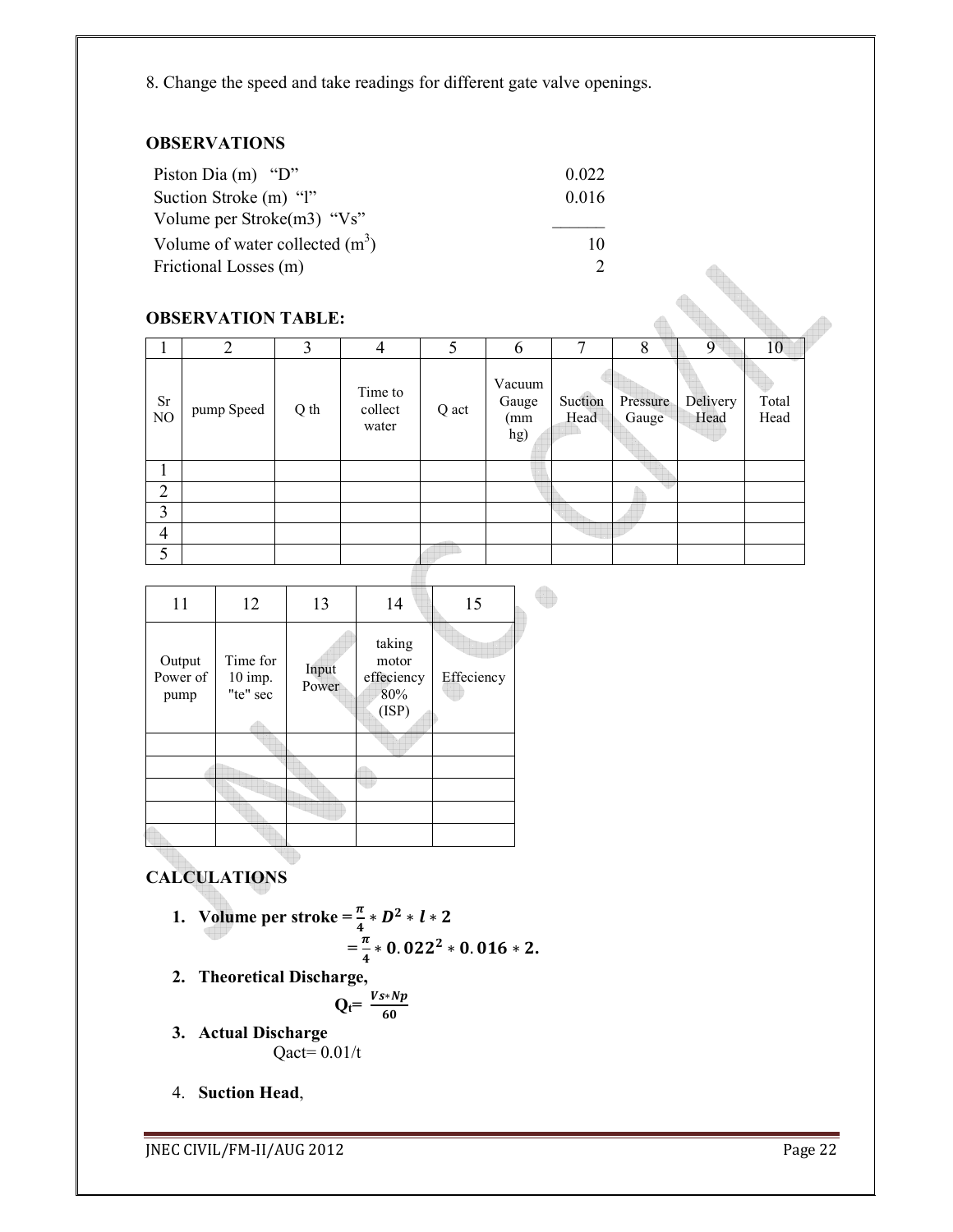$$
Hs = \frac{Ps}{1000} * 13.6
$$

Where,

Sp, gravity of mercury  $= 13.6$ Ps = Vaccum/Suction Pressure in mm of Hg 5) **Delivery head -**  $Hd = Discharge pressure, Kg/cm2 x 10 m$ (as 10 m of water =  $1$  Kg/cm2)

6)**Total head** where  $Ht = Hs + Hd + 2 mtr$ where, Frictional losses  $= 2$  mtr.

#### 7) **Output power of pump**

$$
P_w = \frac{W * Q_a * H_t}{1000} Kw
$$

1000 where,  $W =$  Specific weight of water = 9810 N/m3

Qa = Discharge m3/sec.

 $Ht = Total head m$ 

8**) Input power** to pump-Let time required for 10 indication mean pulse of energy meter be te sec. then,

$$
IP = \frac{10 * 3600}{te * 1600} \; Kw
$$

where,

energy meter constant is 1600 imp/Kwh. 9**) Taking motor efficiency 80 %, we have input shaft power**

 $S.P. = I.P. x 0.80$ 10) Overall efficiency of pump –

 $n \equiv$ PW  $\frac{m}{SP} * 100\%$ **Graph: Result -:** 

**From Observations:** 

- **5. Maximum Efficiency = ή = ……………………..%**
- **6. I.H.P = ………**
- **7. Total Head = …….**
- **8. B.H.P. (output) = ………….**

**From Observations:** 

- **5. Maximum Efficiency = ή = ……………………..%**
- **6. I.H.P = ………**